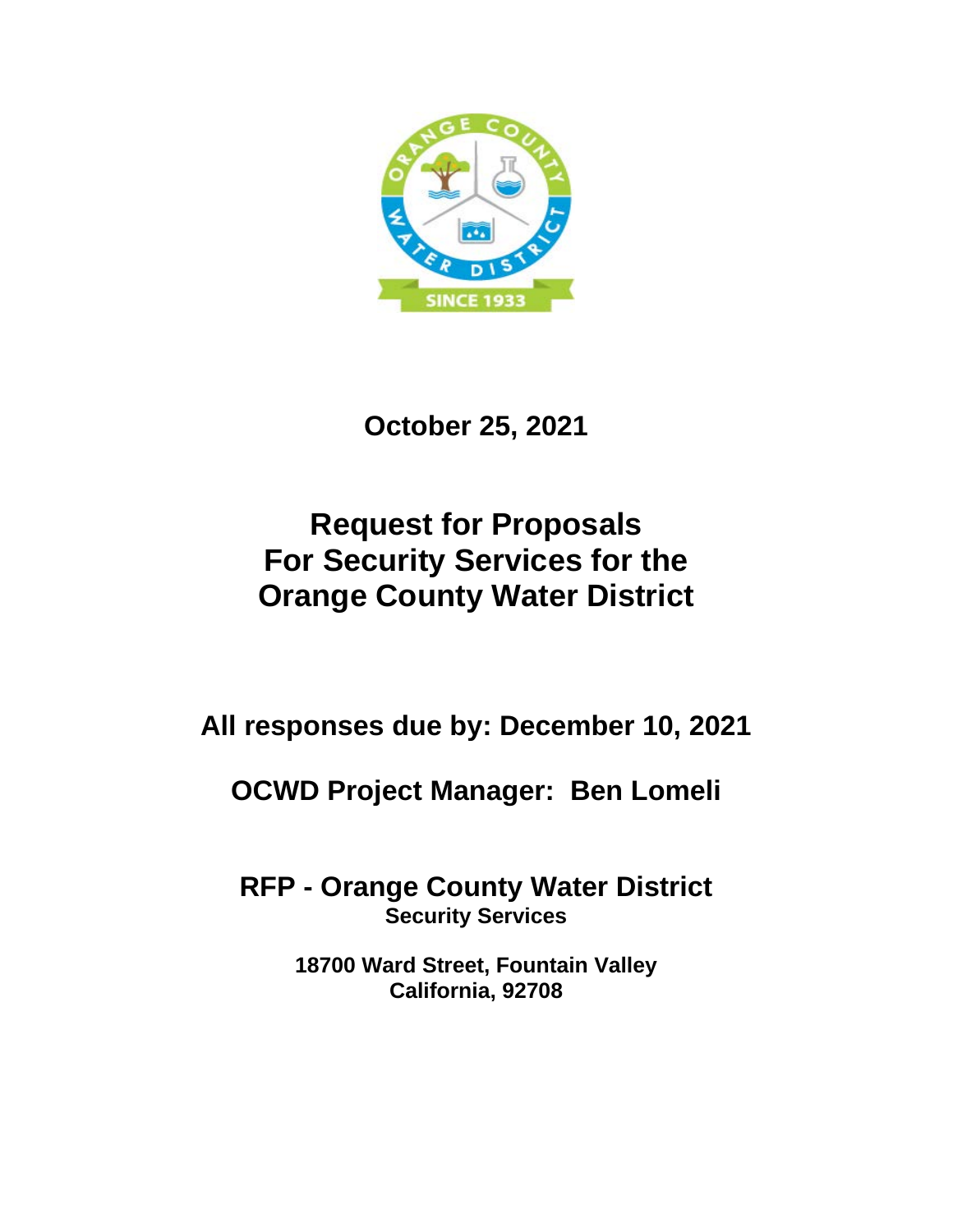# **I. Background**

The DISTRICT was formed in 1933 by a special act of the California State Legislature to protect Orange County's rights to water in the Santa Ana River and to manage this important groundwater basin.

## **II. Project Overview**

Orange County Water District (OCWD) is seeking proposals from qualified vendors to provide Security Services to our Fountain Valley, Anaheim, and Orange, CA locations. These services will be provided under direction of the District's Risk & Safety Manager.

The District seeks a security service provider to furnish a qualified Security Officer(s) for the protection of all real property that is owned, leased, or possessed by OCWD located in Fountain Valley, Anaheim, Corona, and Orange, California.



Submitted proposals must meet all requirements set forth in this Request for Proposal (RFP).

# **III. Scope of Services**

The District is seeking to select a security service provider who can provide protective guard services to protect against vandalism, theft, trespass, fire, homeless encampment, and any other events detrimental to the security of OCWD Field Facilities. The security service provider will also have to provide security escort services to our employees on an on call basis to the various properties seen on map above and ensure order during demonstrations or assemblies; attend Board or Committee meetings, and any other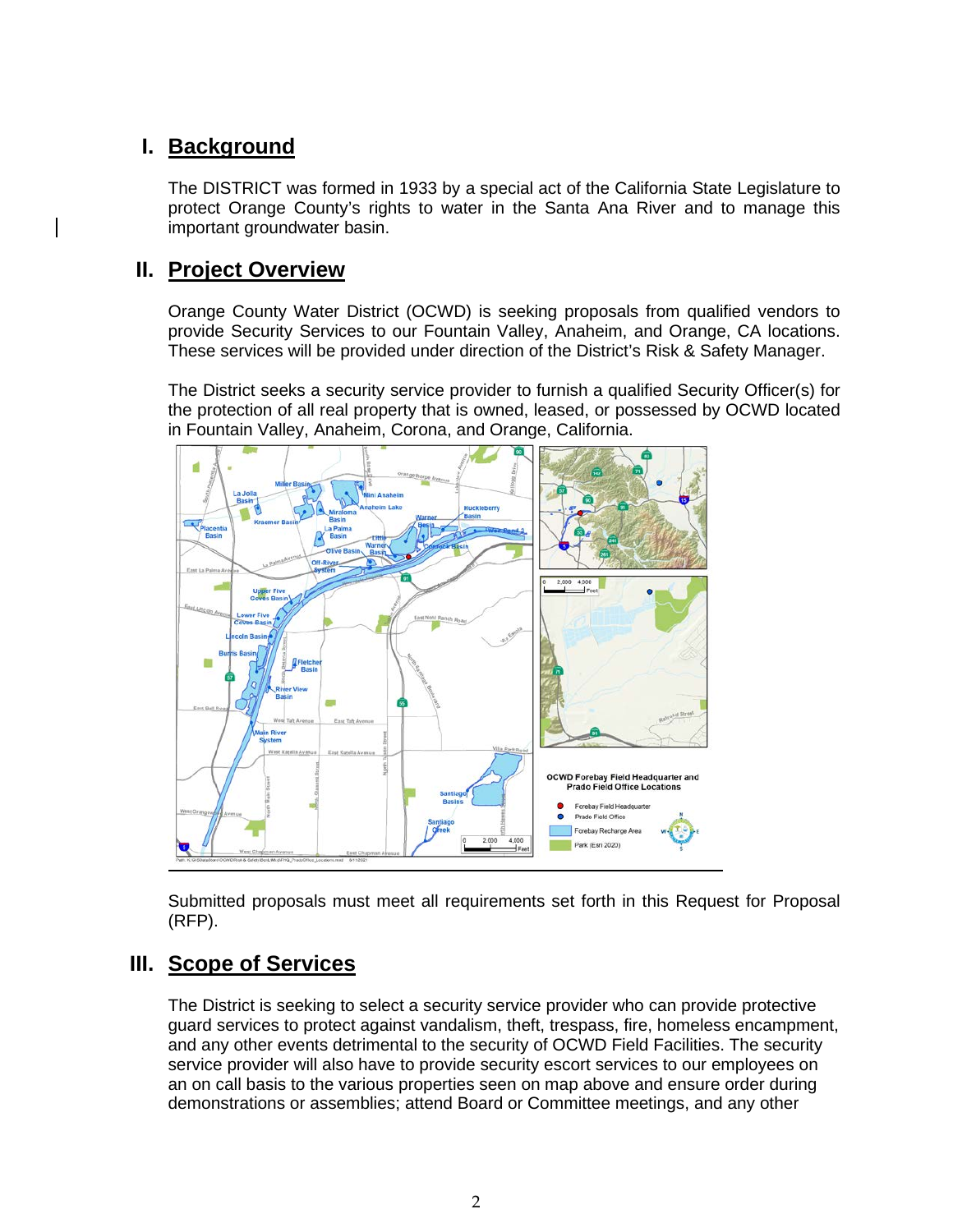events detrimental to the security of OCWD at the District's Fountain Valley location located at 18700 Ward Street, Fountain Valley, CA 92708.

Service Provider agrees to furnish (protective guard services) for the protection of all real property now or hereafter, owned, leased, or possessed by OCWD and requires uniformed, unarmed Security Officer.

Security Officer will be an employee of the Service Provider, and the Service Provider will pay all salaries, benefits, and expenses of, and all federal Social Security taxes, federal and state unemployment taxes, and any similar taxes relating to such employees

For the Fountain Valley location, the Security Officer will be stationed at the centralized security monitoring station (Main Gate Security Booth) from 6:00 a.m. to 6:00 p.m., Monday through Friday, located at 18700 Ward Street Fountain Valley, CA 92708. Security Officers will record visitors' names and implement visitor access and control policy, issue parking passes, record license plate numbers, give directions, respond as needed for security or emergency related incidents, secure and patrol plant facilities as required and perimeter barriers, monitor live security footage as needed from the Video Monitoring System (VMS), and conduct other security related operations upon the request of OCWD.

For the field locations, the security coverage is 24 hours a day, 7 days a week. The Patrol Officer will be responsible for providing patrol and site security on all on and offsite facilities to include but not limited the river trail and District property (Anaheim, Orange, Placentia, Corona, Santa Ana, and Villa Park) at varying intervals. The Security Officer will check for trespassers, open gates, doors and windows, unsafe conditions/hazards, dumping, damaged property and suspicious activity.

The Security Officer will ensure the buildings, doors, windows, fences, gates, and water basin pump stations are secured. The Security Officer will ensure alarm systems are activated and report unusual circumstances. The Security Officer will investigate incidents and crimes. The Security Officer will report findings to management staff and/or law enforcement agency, if needed.

The Security Officer will maintain digital records of security officer's activities and provide daily reports, reports of incidents, crimes and other matters or occurrences relating to the security of OCWD facilities. Records and reports should be maintained in a portal or database that is accessible by OCWD at any time.

The Security officer will control access to District property, preventing trespass of unauthorized persons and homeless encampment on District Property. Monitors landuse by lessees and reports to management any inconsistencies. Acts as liaison and assists law enforcement, fire department or emergency medical staff as requested or required. As needed, intermittent monitoring of Video Monitoring System (VMS) for observing activity at remote locations.

The Security Officer will respond to calls for general service and complaints from OCWD staff including request to check alarms and to escort employees to a work location as back up. These locations include but are not limited to basins, well sites, ponds, pump stations, lakes, parks and any other district site or property.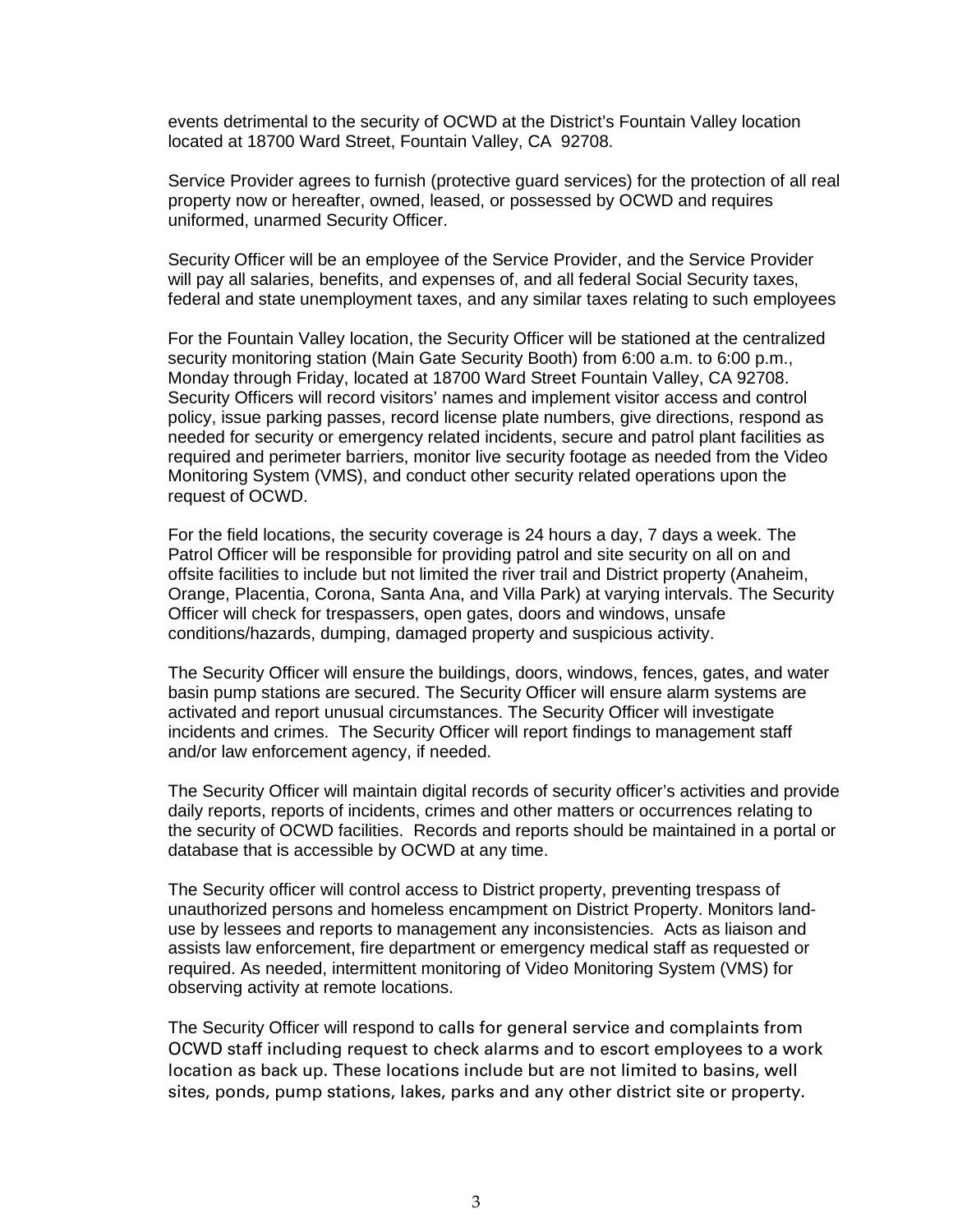Full management and supervisory services, including but not limited to, contract administration, supervision, training, and scheduling of personnel shall be the responsibility of the Service Provider. A Service Provider management representative may be requested to participate in OCWD meetings.

# **IV. Initial Deliverables:**

Initial Contract Deliverables – Within 15 days of the effective date of the Notice to Proceed, successful Service Provider shall deliver to OCWD draft comprehensive plans for:

- 1. Post Orders
	- Standing orders for Security Officer Post
	- Access control procedures for vehicles and pedestrians
	- Reporting requirements
- 2. Proposed Uniform
- 3. Security Supervisor Contact List
- 4. Portal Access
- 5. Report Templates
	- Daily reports
	- Security incidents

# **V. Uniforms and Equipment**

- 1. Service Provider shall supply all uniforms and assure they are cleaned and maintained at Service Provider's expense. All Service Provider personnel shall wear complete uniforms, badges, safety shoes, and company designation patch as issued by the Service Provider and approved by OCWD.
- 2. Each Security Officer shall also have nametags and identification badges with photograph and Security Provider's name. Name tag and personal photographic identification card shall be worn on the outside of the uniform, in clear view while on duty. OCWD will provide an OCWD Access badge with photo identification.
- 3. Service Provider shall provide all weather gear, flashlights, cellular telephone, vehicle, and other equipment required to perform the services required. Service Provider shall immediately replace or repair any Service Provider supplied equipment damaged or lost through neglect by Service Provider personnel or due to normal wear and tear associated with age.
- 4. Service Providers must have their Company Name and/or Logo and "Security" prominently displayed on vehicles that are to be used in service of OCWD.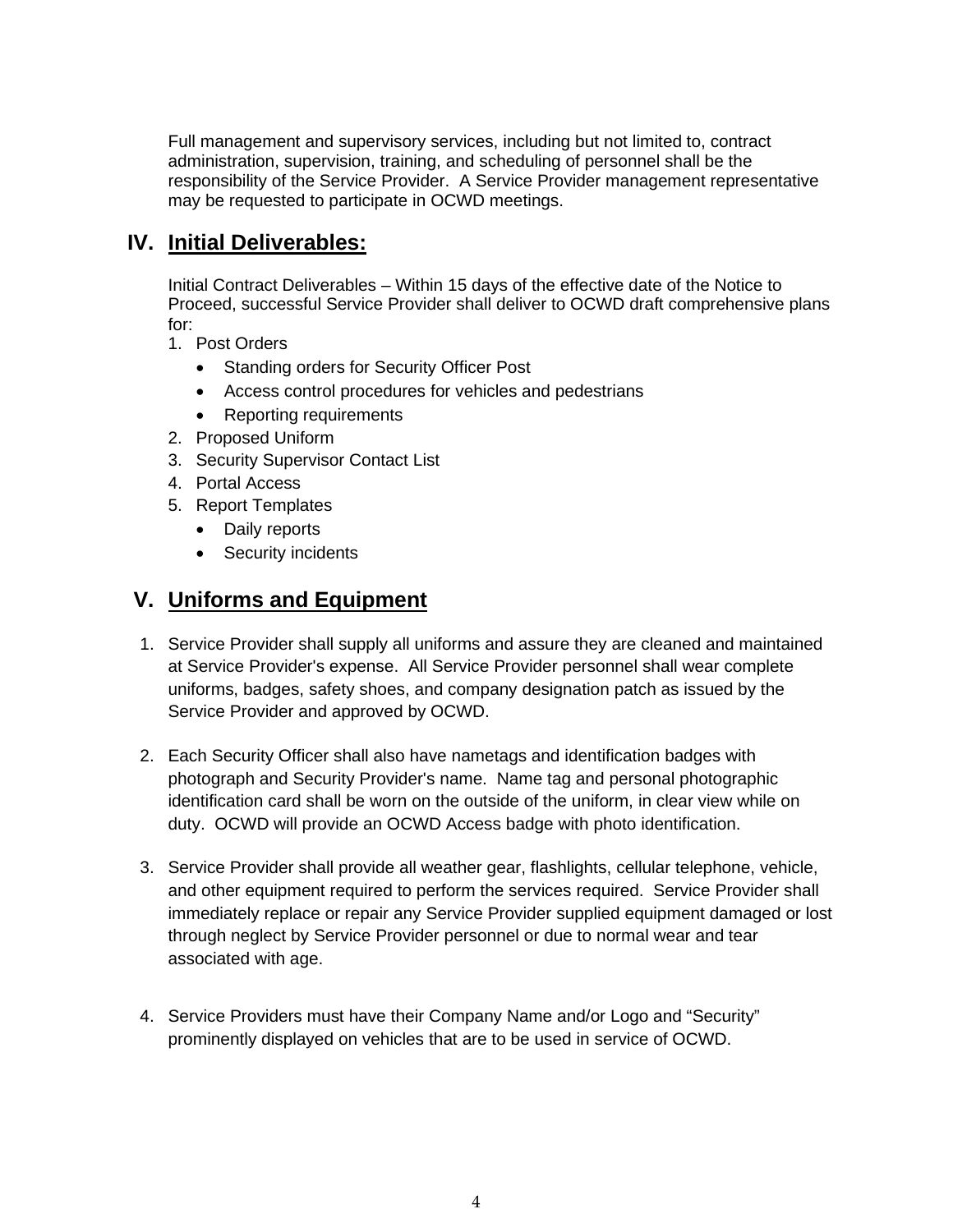- 5. Personal use of OCWD's telephone system by Service Provider personnel is prohibited and any expense for such calls will be deducted from billing or paid directly to OCWD.
- 6. OCWD may issue a two-way radio unit for the Service Provider personnel to use if necessary. Should said radio equipment be lost or damaged, the Security Provider shall reimburse OCWD for the full replacement cost of a new unit.
- 7. The Main Gate Security Booth will be provided for the service provider's employee to use. Service provider shall not make any modifications or alterations to this buildings or structures without the permission of the Risk & Safety Department. OCWD will provide normal maintenance and repair of the facility. Cleanliness in the Security Booth and areas used by service provider's employees shall be the responsibility of the service provider.
- 8. Service providers are expected to provide their own vehicle for security purposes. In the field locations, the type of vehicle is to be part of the proposal and must be able to travel along unpaved roads, river levees, through mud and dirt and be clearly marked as security vehicle. The service provider vehicle for the Fountain Valley location should be clearly marked as a security vehicle and will be parked outside of the guard shack at all times, when not in use.

# **VI. Duties & Responsibilities**

- 1. Any Security Officer assigned to any OCWD location will execute his/her responsibilities in a positive and professional manner. The Service Provider shall clearly demonstrate its commitment to providing personnel who project this positive image to employees, customers, suppliers, and the general public. Non-business activities by the Security Officer(s) while on duty are not permitted. Security Officer shall not use personal electronic devices or use cell phone except as required to perform duties.
- 2. Supervision

Service Provider shall provide adequate supervision to ensure the Security Officer stationed at OCWD is providing the following appropriate services to secure the facility, including, but not limited to the following:

- Monitor all incoming vehicles and delivery trucks, screen and assist visitors as appropriate.
- In the event of an emergency, unusual incident, hazardous conditions, or an unmanageable situation, take appropriate actions to protect and safeguard employees and/or visitors. Notify OCWD Risk & Safety Department and others as necessary.
- Maintain accurate control of issued keys and access badge.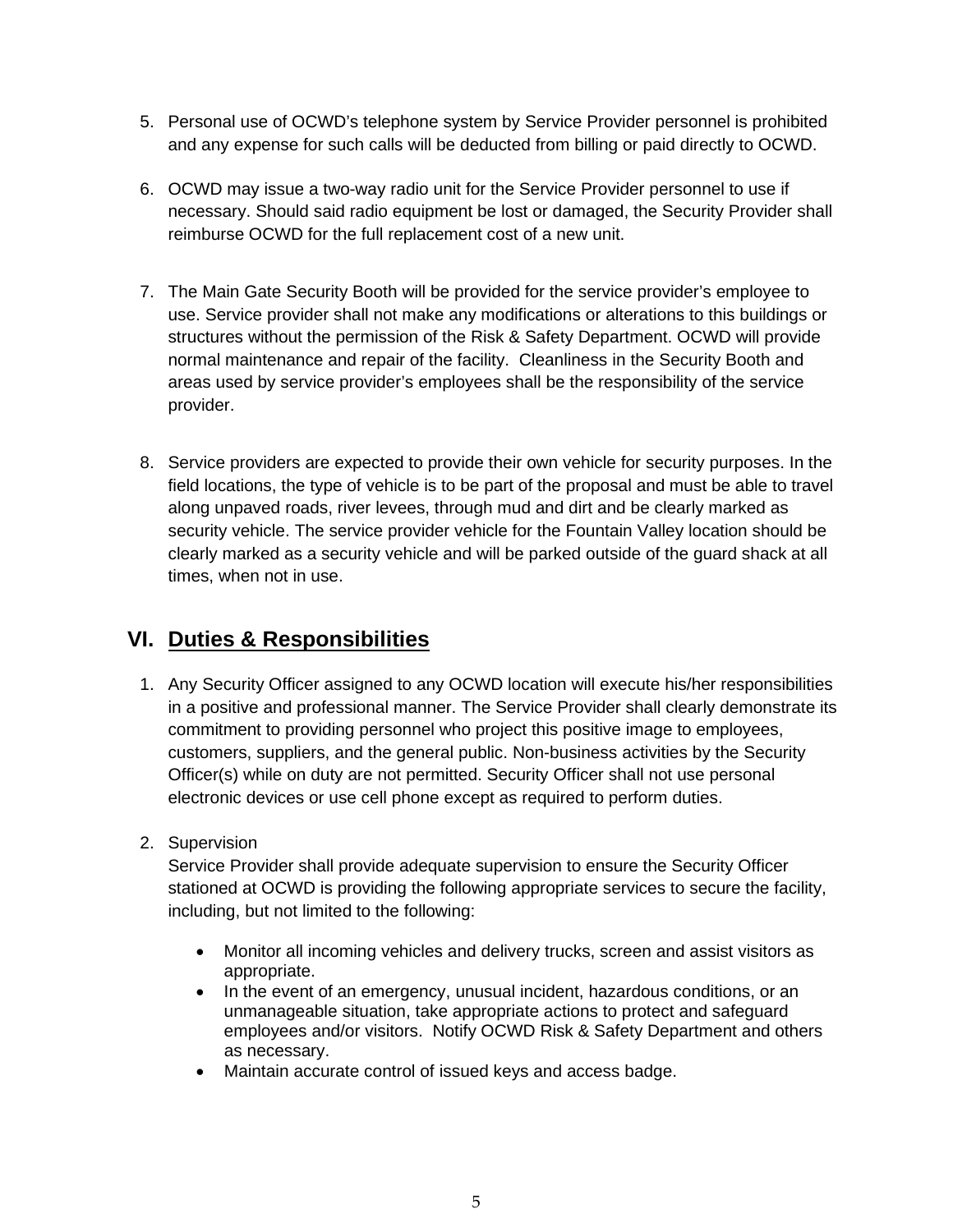- Monitor VMS (if applicable) for suspicious, illegal, or irregular activities and report such activities, as required.
- Protect OCWD property & personnel; manage traffic control, and report safety / security concerns to OCWD Risk & Safety Department.
- Maintain Electronic records of security activities and provide daily reports of any matters or occurrences relating to the security of OCWD facility. Attend weekly meetings with OCWD Risk & Safety Department. It would be preferred that the firm implement a software or system to communicate, store and be able to reference information, data, and records and that is accessible to OCWD Staff.
- Recommend solutions to OCWD for recurring security problems.
- Operate radios, computers, and telephones, provided by both the Service Provider and OCWD, to facilitate communications with OCWD Risk & Safety Department and plant operations staff as required.
- Control the entrance and movement of pedestrian and vehicular traffic.
- Prevent and minimize fire, theft, damage and trespassing on OCWD property.
- Be familiar with OCWD's fire and evacuation procedure.
- Be familiar with intrusion alarms or panic alarms in buildings.
- Provide directions to visitors.
- Escort OCWD staff to high hazard locations, such as but not limited to Well Sites, Basins, Pump Stations, etc. for testing, monitoring, viewing, entering, sample work and other district related activities.

#### 3. Responding to Emergencies

The Security Officer stationed at OCWD shall respond to emergencies and other situations as follows:

- Respond to alarm signals or other indication of suspicious activities.
- Intercept and restrain persons threatening bodily harm to OCWD employees, visitors, or others on OCWD property, or those attempting to gain unauthorized access to or damaging OCWD property.
- Respond as specified in Post orders to incidents affecting the security of OCWD facilities, including fire, industrial accident, disorder, or other criminal acts or emergencies.
- Assist OCWD staff as needed, such as making public address announcements to warn employees, visitors, and contractors in the plant to shelter in place. Including directing evacuees to safe assembly areas. The emergencies that the Security Officer might respond to include the following:
	- $\triangleright$  Tornado warnings
	- $\triangleright$  Tsunami warnings
	- $\triangleright$  Suspicious packages
	- $\triangleright$  Medical emergencies
	- $\triangleright$  Mechanical and other equipment failures
	- > Terrorism incident
	- $\triangleright$  Building evacuations or shelter-in-place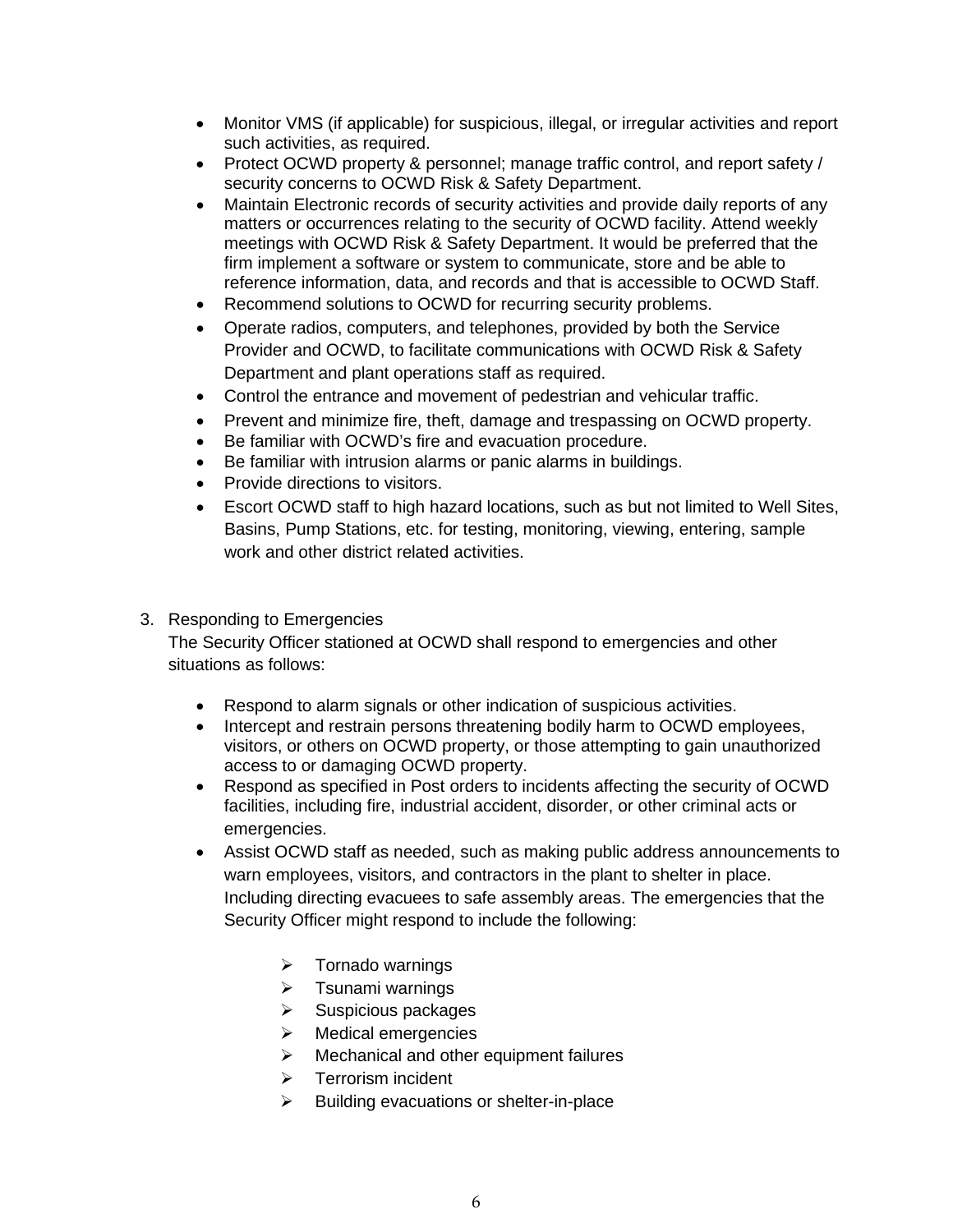- $\triangleright$  Elevator entrapments
- $\triangleright$  Criminal incidents such as a bombing
- $\triangleright$  Hazardous materials release within the plant
- $\triangleright$  Fire alarm activation, both legitimate and false
- 4. Short Term Supplemental Service

In emergencies, additional Security Officers (up to two [2] Security Officers) must be provided within four (4) hours' notification, and further reasonable numbers of personnel as required within eight (8) hours thereafter.

On occasion some non-emergency events will require longer hours, additional guards, and additional days. An example of such is OCWD is a voting center during election periods in which we would need weekend security service and after-hours security.

5. Documentation of Incidents

Service Provider shall ensure that any incident that occurs on OCWD property is followed by both an oral report and a written report distributed using portal to Risk & Safety Department by the close of that shift period. An incident is defined as, but not limited to the following:

- Any apparent or suspected criminal activity exercised against OCWD, its assets, or personnel, including any authorized visitors.
- Any apparent trespass of OCWD's property.
- Any verbal or physical confrontation resulting between a Security Officer and an OCWD employee or guest or visitor of OCWD.
- Any performance failure of the Service Provider.
- Any federal, state, or county regulatory requirement in which the Service Provider is in noncompliance.
- Any equipment or system failure associated with the performance of the contracted services by the Service Provider.
- Any fire or unsafe condition existing within the OCWD environment and observed by or reported to a Security Officer, and the emergency actions taken by the Security Officer to eliminate or improve such conditions.
- Any incidents in which procedures governing the safe and orderly operations of the site are violated

# **VII. Job Description:**

- 1. The following job descriptions will serve as a guideline for the Service Provider's security force.
- 2. Background OCWD requires the Service Provider staff to be highly competent and professional. Security Officer duties are generally routine; however, inherent to security personnel is a special trust. Security Officers must adhere to a strict code of ethics and project a favorable image. An ongoing effort by the Service Provider and Service Provider staff is necessary to ensure that Security Officers are highly qualified and accepted as an asset to the OCWD.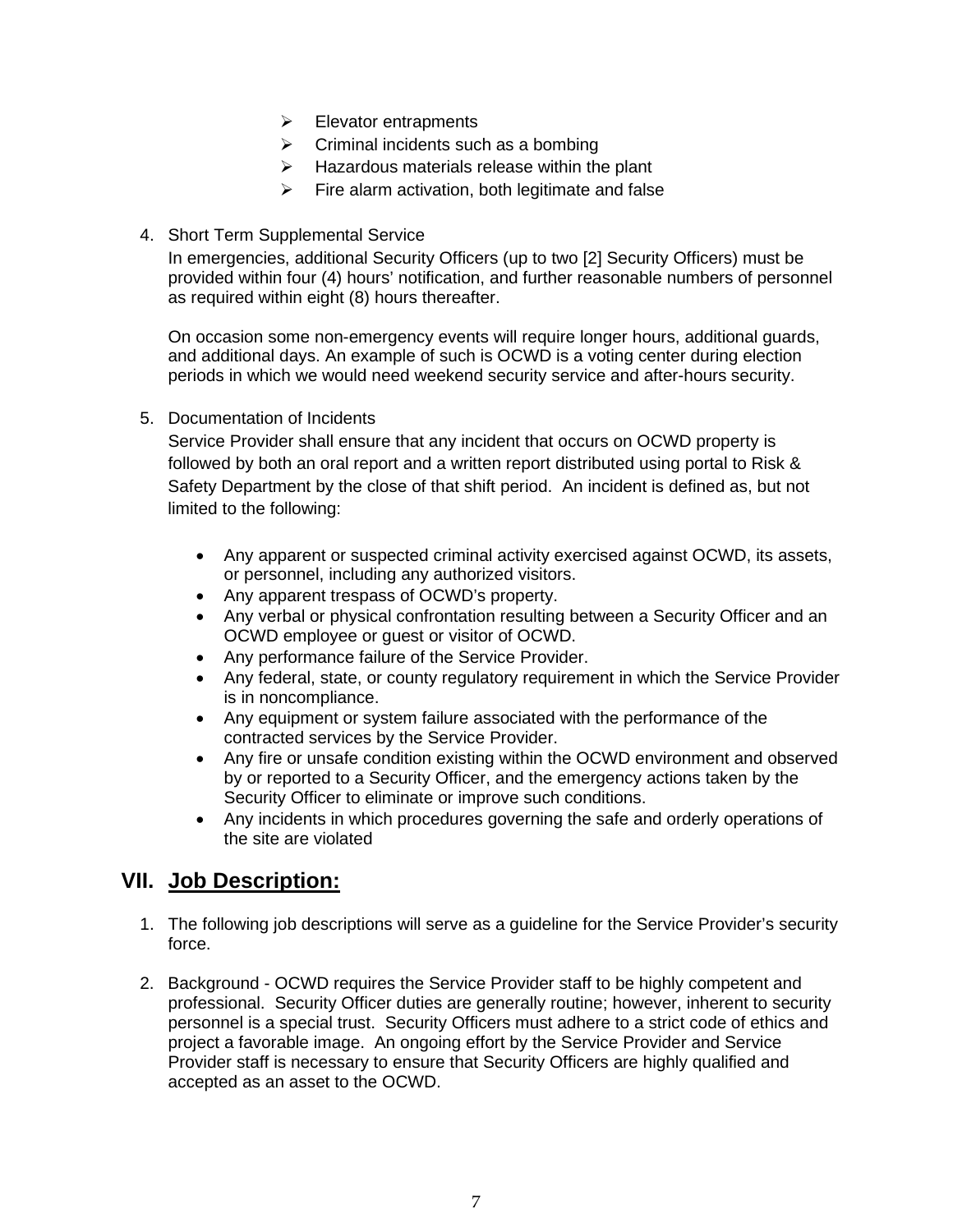- 3. OCWD shall review the Service Provider's job descriptions and qualification for their Security Officers. OCWD shall have the ability to make changes to the job description and specifications if they do not match our requirements.
- 4. The Service Provider is expected to investigate the background and references of each Security Officer assigned to OCWD and provide, upon request, those background and reference documents for each Security Officer who will or is working at OCWD. OCWD will not accept any Service Provider's employees who have been involved in any of the following:
	- Felony Conviction
	- Conviction for a sex offense.
	- Conviction of drunk or reckless driving within the last three (3) years; or
	- Any pattern of irresponsible behavior including, but not limited to, unsatisfactory driving or employment records.
- 5. Purpose

To establish standards of performance that go beyond the general functions set forth in the job description and provide guidance in the performance of duties and responsibilities.

6. Expected Levels of Performance

The expected levels of conduct and proficiency are listed below. It is not intended to be an inclusive list and is subject to modification. OCWD shall maintain the right to adjust performance standards if they are found to be lacking and give a poor reflection upon OCWD.

Security Officer:

- A professional attitude and demeanor that is cooperative, tactful, and conveys a sense of confidence to employees.
- Project a favorable image with appearance, attitude, courtesy, and job knowledge.
- Exhibit good judgment and presence of mind in making decisions.
- A consistent clean, neat uniform appearance. No unauthorized articles of clothing. All shirts correctly buttoned.
- On time arrival and check in is expected.
- Designated management representative contact.
- Submission of Security Officer reports that are accurate, factual, complete, legible, and timely. No abbreviations or police radio codes.
- Accurate and timely submission of incident reports, injury reports, and vehicle accident reports when applicable.
- In the event, a Security Officer is involved in a vehicle collision on OCWD property; the Security Officer shall undergo alcohol and drug testing that day. The Security Officer involved in the vehicle accident cannot be assigned to OCWD facilities pending the results of the alcohol and drug test.
- Basic computer skills (Microsoft Office).
- Ability to check and respond to e-mail (Microsoft Outlook).
- Proper care and accountability of OCWD property.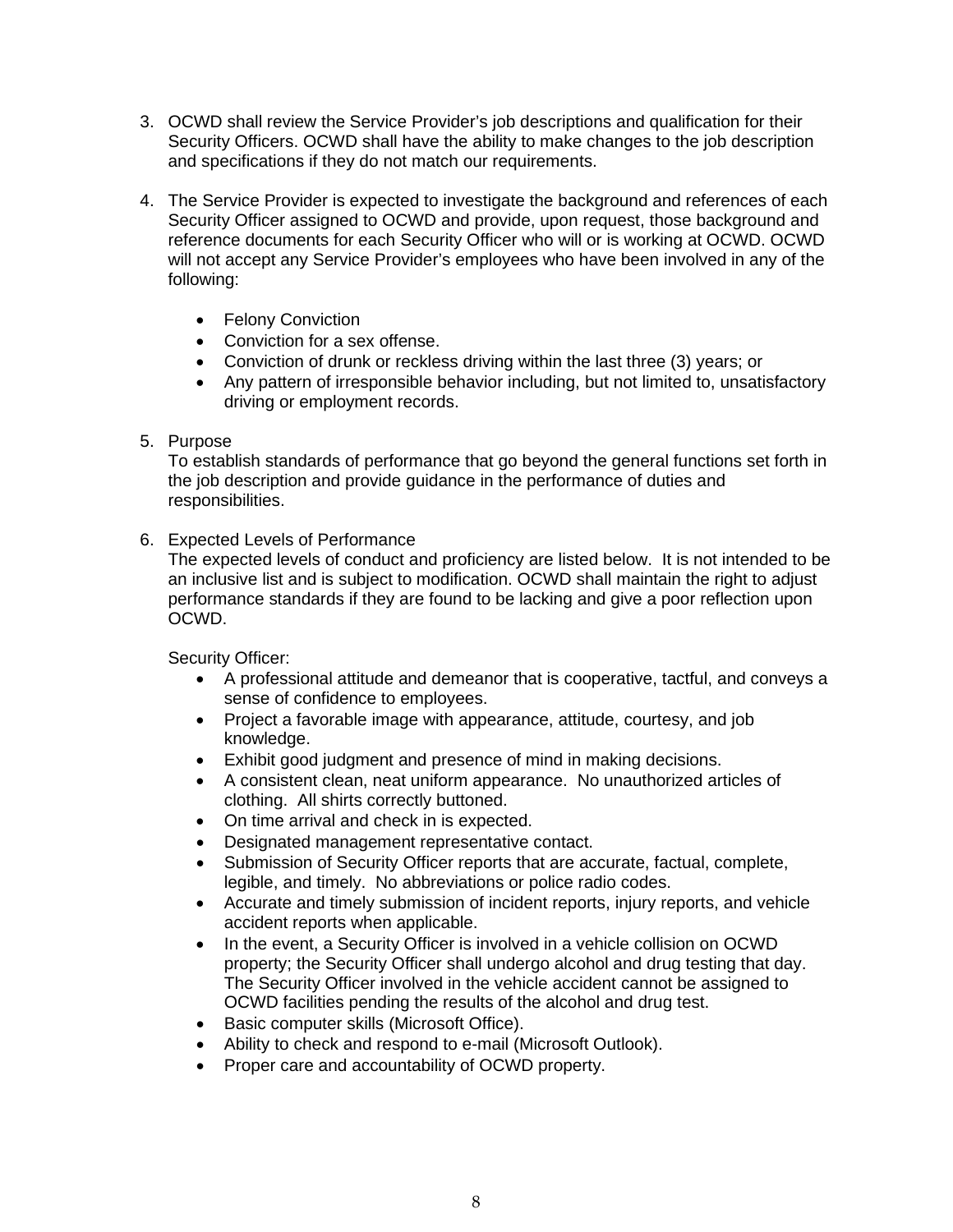- Demonstrated competence in using security related equipment, such as radios, VMS, cellular telephones, alarm monitors, electronic visitor management system, and keypads.
- Maintain assigned post in a clear and organized appearance.
- Proper radio communication procedure and courtesy. (No profanity or foul language.)
- No personal phone calls.
- Make all communications check-in calls on time or account for absence prior to check-in time.
- Timely renewal of Security Officer registration (60 days prior to expiration).
- Maintain valid California driver's license. Driving license record must be provided upon OCWD request.
- Excellent attendance with no abuse of sick leave.
- Willingness to work overtime when necessary.
- Knowledge and compliance with appropriate department directives.
- Adherence to OCWD regulations and policies.
- Being knowledgeable of OCWD emergency action plan.
- Being knowledgeable of OCWD key management personnel and Board members.
- Make constructive suggestions for improvements to the Risk & Safety Manager when appropriate.
- Investigate the background and references of each Security Officer assigned to OCWD.

Service Provider

- Provide upon request those background and reference documents for each Security Officer assigned to OCWD.
- Complete a criminal history check for all Security Officers that will work at OCWD.
- Provide copy of Individual State Officer License or "Guard Card" of each Security Officer assigned to OCWD.
- Ensure that each Security Officer assigned to OCWD is proficient in English. He or she must have the ability to read, write and speak English fluently.
- Ensure that each Security Officer is free from narcotics, marijuana, and any other dangerous drugs by conducting medical examination/drug screenings.
- 7. Removal without Cause
	- OCWD may request the Service Provider to remove any Security Officer from performing services under the Contract Document at any time and for any reason. The Service Provider shall remove and replace personnel within 24 hours when requested by OCWD.
	- The Service Provider shall remove and replace Security Officer within 60 minutes of OCWD request for any cause or condition that renders the Security Officer incapable of performing his duties, which shall include but is not limited to sleeping on duty, theft, and on-duty use of alcoholic beverages or illegal drugs.
- 8. Neglect of Duties
	- Engagement in any activity that may detract from the Security Officer's alertness and undivided attention to their duties shall not be permitted. This includes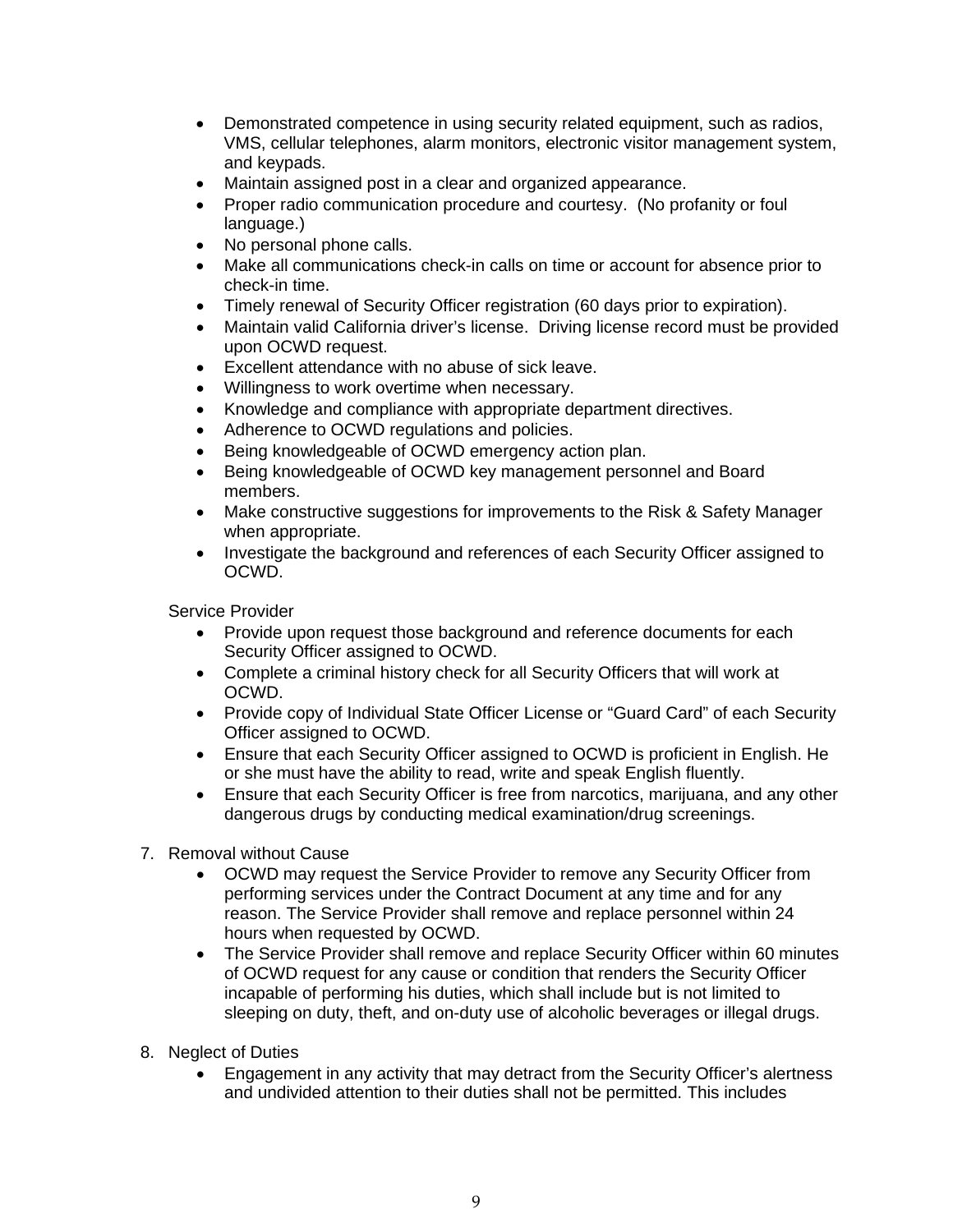sleeping while on duty, unreasonable delays, or failures to carry out assigned tasks, and conducting personal affairs.

9. Minimum Qualifications

Service Provider understands that Security Officer(s) proposed to be assigned to OCWD shall, as a minimum, possess the following:

- Proof of having passed all state requirements for Security Officers. They must possess an identification card issued by the Bureau of Security and Investigative Services, State of California Consumer Affairs Dept., which allows them to be employed by a licensed security agency. A copy of this Security Officer card or "guard card" shall be sent to OCWD prior to the Security Officer reporting for duty. **No Service Provider employee is exempt from this requirement**.
- A high school diploma or GED.
- At least one year of prior satisfactory employment in a similar capacity.
- OCWD reserves the right to review and interview perspective Security Officer(s) and to qualify and disqualify the Security Officer(s) based on the needs and requirements of OCWD.
- Demonstrated ability to read, write and speak English and to be readily and clearly understood when speaking on a radio (the candidates must be fluent in the English language and must be able to clearly and concisely speak and understand English).
- Have the demonstrated psychological ability to deal with issues confronted by Security Officers in the performance of their duties.
- Pass an annual drug test. Random drug test may be required if there is reasonable suspicion that a Security Officer is under the influence of alcohol or an illegal substance while on duty.
- Security Officer shall not work at any other Service Provider serviced location, while assigned to OCWD facility.
- Security Officer shall not be required to work more than sixteen (16) continuous hours in one (1) shift.
- Security Officer shall not be required to work more than sixteen (16) continuous hours within a 24-hour day period or more than two (2) different shifts within a normal work week unless the necessity for such assignment can be justified to the satisfaction of OCWD.
- Possess valid First Aid certification.
- Security Officer must be fully capable of performing duties requiring moderate to arduous physical exertion under either normal or emergency conditions. They must possess good distance vision in each eye (corrected to at least 20/30 on the Sneller Chart), normal fields of vision, good depth perception, close vision correctable to Jaeger #4 type test of both eyes, and ability to distinguish basic colors. Hearing loss not to exceed 30 decibels in both ears, or 35 decibels in the poorer ear (Hearing aids may be used only with the approval of the examining physician). Service Provider shall submit proof of medical examination prior to assignment to OCWD.
- Medical examination of Security Officers to assure their physical fitness shall be conducted prior to initial request for OCWD assignment and annually thereafter or more frequently as determined by Service Provider's examining physician at Service Provider's expense.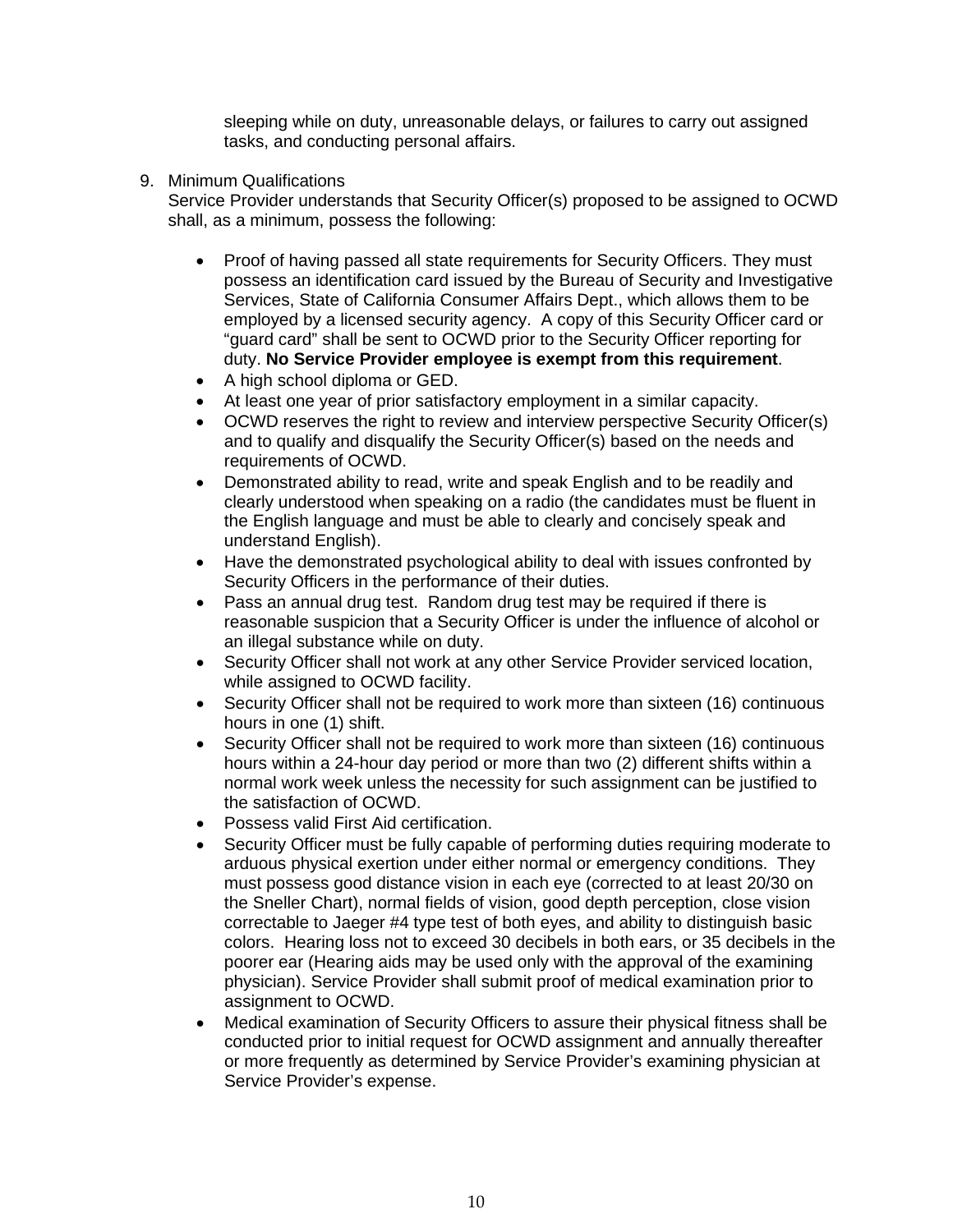• Security Officers must be mentally alert and capable of exercising mature judgment, implementing instructions, and assimilating necessary specialized training. Emotional and mental stability is essential since duties normally require contact with the public and, under emergency situations, may involve long periods of duty without relief.

#### 9.1 Training

The Service Provider will have clearly shown OCWD in writing their comprehensive training program for personnel to be assigned to OCWD. The training shall include coverage of OCWD policies and procedures and the organizational culture.

The Service Provider will submit a detailed description of the Service Provider's Security Officer training program including content, instructor backgrounds, hours of classroom instruction and written, audio/visual training material and how it relates to OCWD's Substance Abuse and Workplace Violence and Weapons Policies. Emphasis in training in the areas of sexual harassment and recognition of potential workplace violence must be emphasized in the training of all Security Officer personnel that will be assigned to OCWD facilities.

In addition, at the Service Provider's expense, each Security Officer shall successfully complete a course in basic Security Officer training prior to assignment and shall complete an annual refresher course. At a minimum, the Security Officer training program shall include:

- General orientation
- Purposes and principles of the system of security
- Security as applied to OCWD facility
- Organization of the Security Officer force
- Functions of the Security Officer force
- Authority of the individual Security Officer
- Discipline obedience to orders
- Hazardous materials course (provided by OCWD)
- Employee and public relations
- Self-defense
- Communications facilities and procedures
- Elementary first aid and fire protection
- Report writing
- Riot control
- Traffic control
- Use of two-way radio and FCC regulations
- Operation and use of equipment used by OCWD such as electrical (manual in power outage) operation of gates, closed circuit TV, etc.
- 10. Safety

Service Provider and Service Provider employees shall comply with OCWD's Safety Policies. This includes, but not limited to, wearing personal protective equipment (PPE) while in the plant area and laboratories. PPE includes protective footwear comprised of non-skid soles with leather uppers, protective eye wear, reflective safety vest, and ANSI approved safety hard hat. The Service Provider shall provide safety training to the Security Officers that will be onsite at OCWD.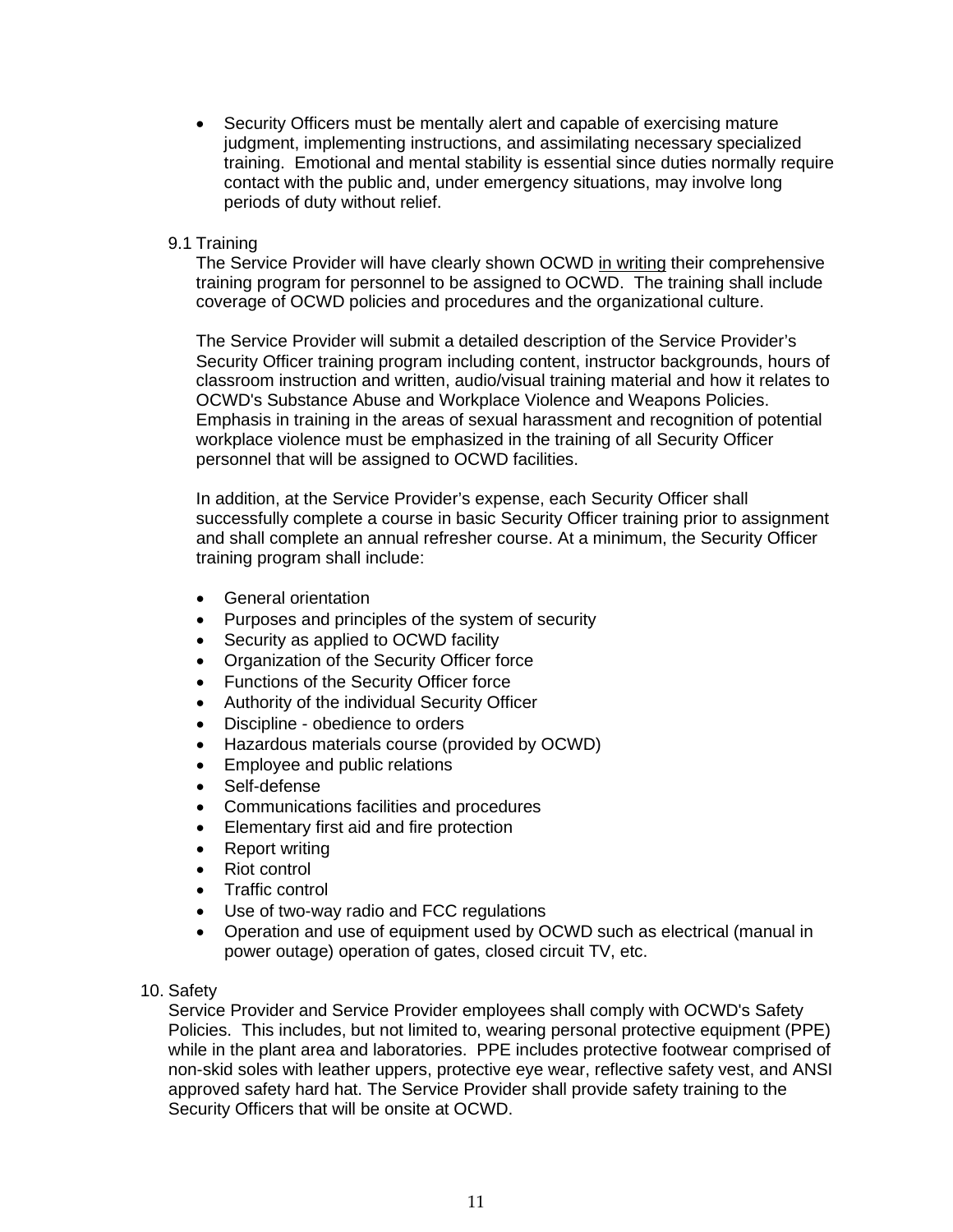# **VIII. Instructions to Service Provider:**

#### **A. Examination of Proposal Documents**

By submitting a proposal, the Service Provider that it has thoroughly examined and is familiar with the work required under this RFP and that it is capable of performing all of the requested services at a high level of quality to achieve the District's objectives.

#### **B. Addenda/Clarifications**

**Questions or comments regarding this RFP must be submitted by email and must be received by both individuals listed on page 18 no later than 4:00 p.m. PDT on November 16, 2021**. Responses from the District will be posted on the District's web site by the date indicated in the schedule. Responses will not be mailed to individual respondents. Inquiries received after the date and time above will neither be accepted nor receive a response.

To the extent that a question causes a change to any part of this RFP, an addendum shall be issued addressing such.

#### **C. Submission of Proposals**

The submission shall bear the Service Provider's name and address, and clearly marked as follows:

#### **RFP – Orange County Water District Security Services**

All proposals shall be sent electronically with one hard copy addressed and submitted to the Project Manager listed on the cover page of this RFP. Proposals must be received no later 4:00 p.m. December 10, 2021. **Late proposals will not be accepted.** Any proposals received subsequent to the date and time set herein because of electronic delivery issues or delayed mail delivery or for any other reason will not be considered by the District**. Please see "cost/pricing information" on page 16 for required cost submission process.**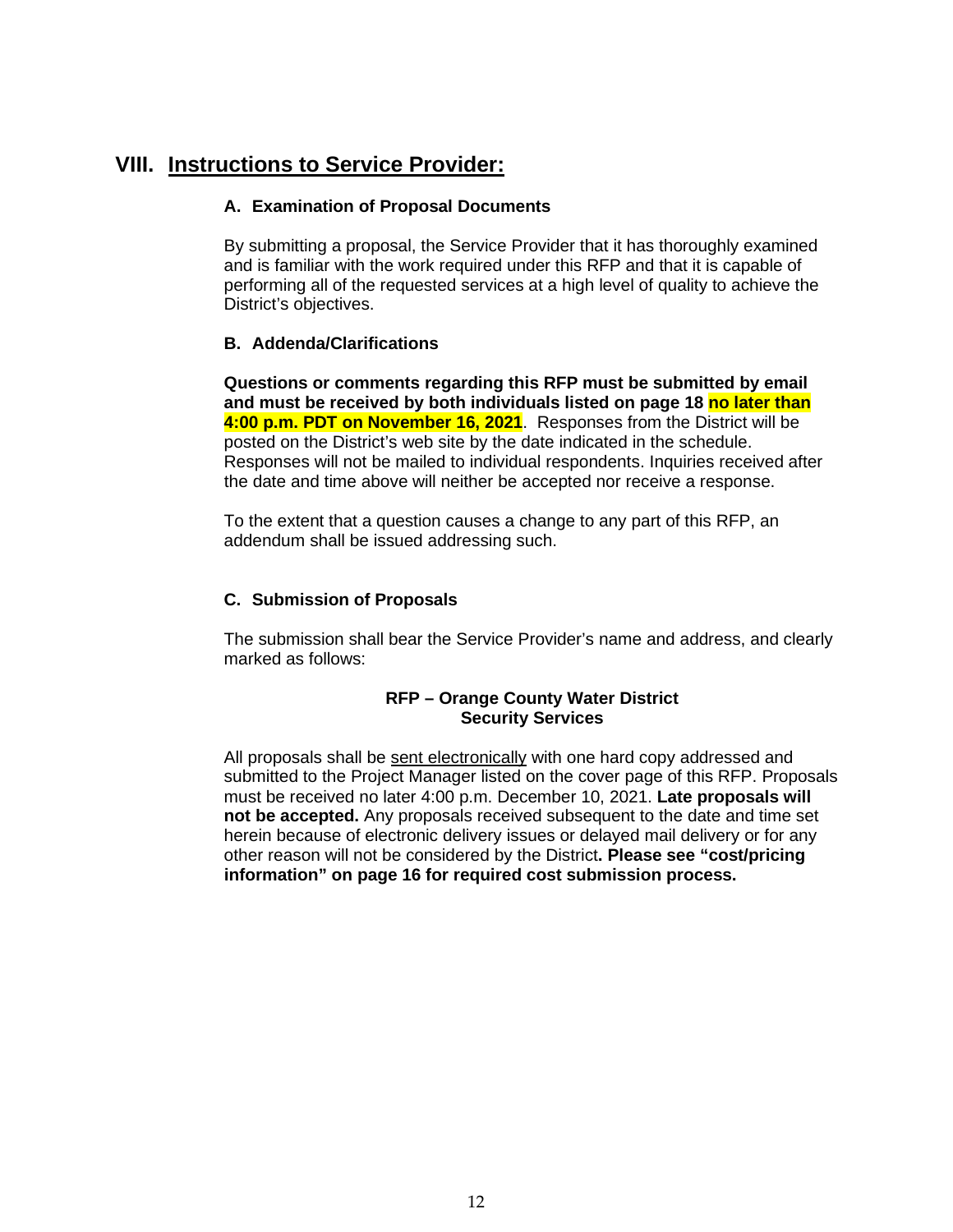#### **Withdrawal of Proposals**

A Service Provider may withdraw its proposal at any time before the expiration of the time for submission of proposals as provided in this RFP by delivering by mail, email or fax to the Project Manager listed on the cover of this RFP a written request for withdrawal signed by, or on behalf of, the Service Provider.

#### **D. Rights of the District**

**This RFP is not in any way to be construed as an agreement, obligation or other contract between the District and any person or firm submitting a proposal, nor does it obligate the District to pay for any costs incurred in preparation and submission of proposals or in anticipation of a contract.**  Proposals submitted in response to this request become property of the District and are subject to the provisions of the California Public Records Act after the announcement of award is made.

The District may investigate the qualifications of any Service Provider under consideration, require confirmation of information furnished by the Service Provider and require additional information regarding the proposal or the Service Provider's qualifications to perform the services described in this RFP. Contract award will be made, at the sole discretion of the District. The District's decision to select a Security Service Provider is final. No right of review or appeal of the decision will be considered.

The District reserves the right to:

- 1. Obtain clarification on any point in a Service Provider's response or to obtain additional information necessary to evaluate a particular response.
- 2. Reject any or all proposals.
- 3. Suspend or cancel the Request for Proposal in part or in its entirety without explanation to the Service Provider's.
- 4. Issue subsequent Request for Proposals for the same or similar services.
- 5. Remedy technical errors in the Request for Proposal process.
- 6. Negotiate with any, all or none of the Service Provider's.
- 7. Solicit best and final offers from all or some of the Service Providers.
- 8. Waive informalities or irregularities in proposals.

#### **E. Contract Type**

Service Provider shall be prepared to accept the terms and conditions of the Agreement set forth in Attachment A, including the Insurance and Indemnification provisions. **If a Service Provider desires to take exception to a term or provision in the Agreement, the Service Provider shall provide the**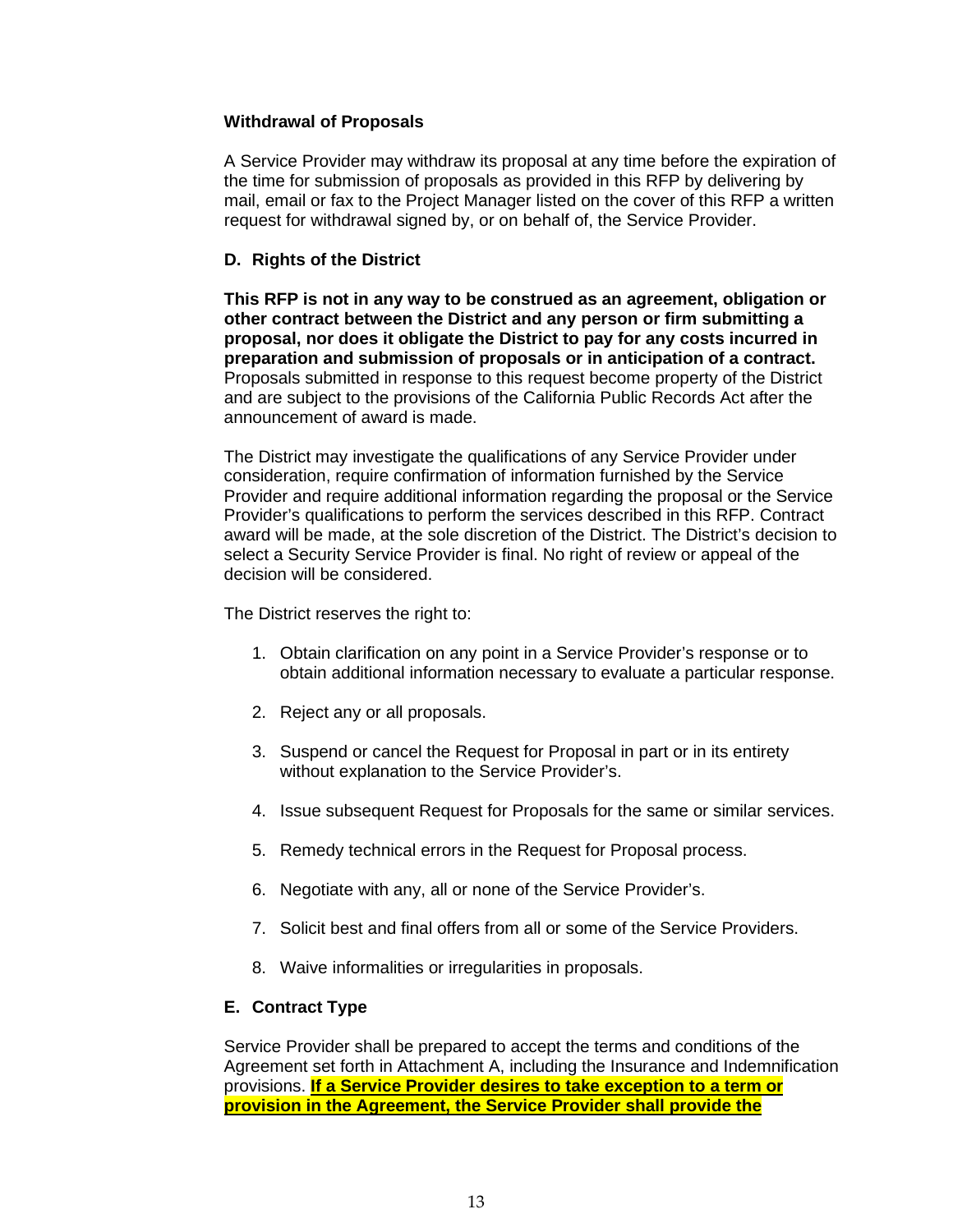#### **following information in a section of the proposal indentified as "Exceptions to the Attachment":**

- 1. Service Provider shall clearly identify each proposed change to the Agreement, including all relevant attachments.
- 2. Service Provider shall furnish the reasons for exception, as well as specific recommendations for alternative language.

It is understood that the District has no obligation to accept any proposed modifications to the form Agreement included in Attachment A.

#### **F. Collusion**

By submitting a proposal, each Service Provider represents and warrants that its proposal is genuine and not a sham or collusive, or made in the interest of, or on behalf of, any person not named herein; that the Service Provider has not directly or indirectly induced and solicited any other person to submit a sham proposal or any other person to refrain from submitting a proposal; and that the Service Provider has not in any manner sought collusion to secure any improper advantage over any other person submitting a proposal.

# **IX. Service Provider Minimum Qualifications**

#### **A. Qualifications of the Service Provider / Firm**

- 1. The Service Provider must be legally authorized to do business in the State of California.
- 2. The Service Provider shall have experienced management staff, possessing comprehensive knowledge of safety and security regulations as it relates to public employers.
- 3. The Service Provider shall possess knowledge of applicable State of California and federal laws, regulations and codes and shall be familiar with local conditions and trends relating the areas listed in the scope of work.
- 4. The Service Provider shall clearly state its understanding of the service objectives, scope of work and anticipated deliverables. The Service Provider must clearly state their quality review process for all deliverables.
- 5. The Service Provider's office must be located in the Southern California area and provide assurance of reasonable staffing continuity.
- 6. Service Provider must provide three references from public agencies, water districts, or from private companies which similar work has been done. Include name of the organization, address, contact name, email, telephone number and a description of work performed for the reference.
- 7. As an appendix, please furnish financial information that accurately describes the financial stability of your firm.
- 8. Provide statistics on guard turnover rates over the past five years.

#### **B. Qualifications of the Staff**

Service Provider shall identify and provide professional resumes of employment history for the staff.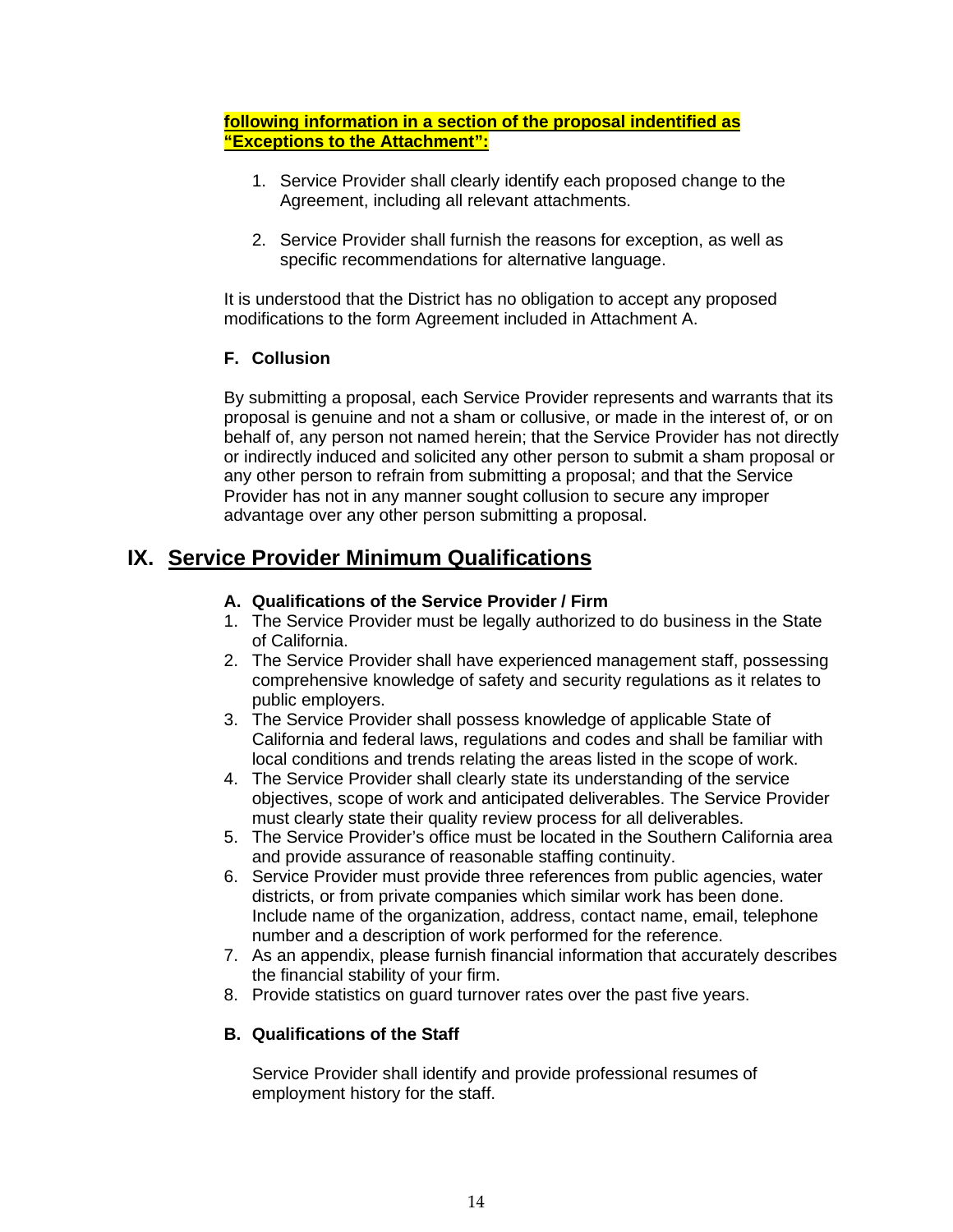# **X. Proposal Format and Content**

#### **A. Format**

Proposals shall be made in the official name of the firm or individual under which the vendor's business is conducted (including official business address). Proposals shall be prepared simply and economically, providing a straightforward, concise description of Service Provider's ability and expertise as a security service provider. Proposals shall be as brief as possible and **not include any unnecessary promotional materials.**

#### **B. Content**

- 1. **General Information**: complete the attached General Information Form (Attachment B) and place the form in the front of all proposal submissions. This form should be signed by a person duly authorized to bind the firm and proposed account team to submit a response to this RFP solicitation
- 2. **Profile of Firm**: This section shall include the firm name, date established, the form of corporate entity, and the address of the office that would be assigned the District's account. Include a brief description of the firm's history, size, growth, philosophy and culture, the number of employees and number of years in business under the same name, including specific experience with the public sector. Include a description of the firm's financial stability, capacity, and resources. Additionally, this section shall include a listing of any lawsuits or litigations and the result of each such action resulting from (a) any project undertaken by the Service Provider or by its subcontractors or affiliates where litigation is still pending or has occurred within the last ten (10) years; or (b) any type of project where claims or settlements were paid by the Service Provider or its insurers within the last ten (10) years.
- 3. **Qualifications of the Firm**: This section shall include a brief description of the Service Provider's qualifications and summary of previous experience on similar or related projects. Provide a client list from the past five (5) years. Include as contacts, individuals who may be contacted by the District for references.
- 4. **Project Staffing**: The Service Provider is required to list the key individuals who will be assigned to the account, their qualifications and disciplines, and the specific role that each would provide, and the Service Provider shall include as part of the proposal the resume of each key individual to be assigned to the account.
- 5. **Services:** Describe the following:
	- a. A complete description of services to be provided.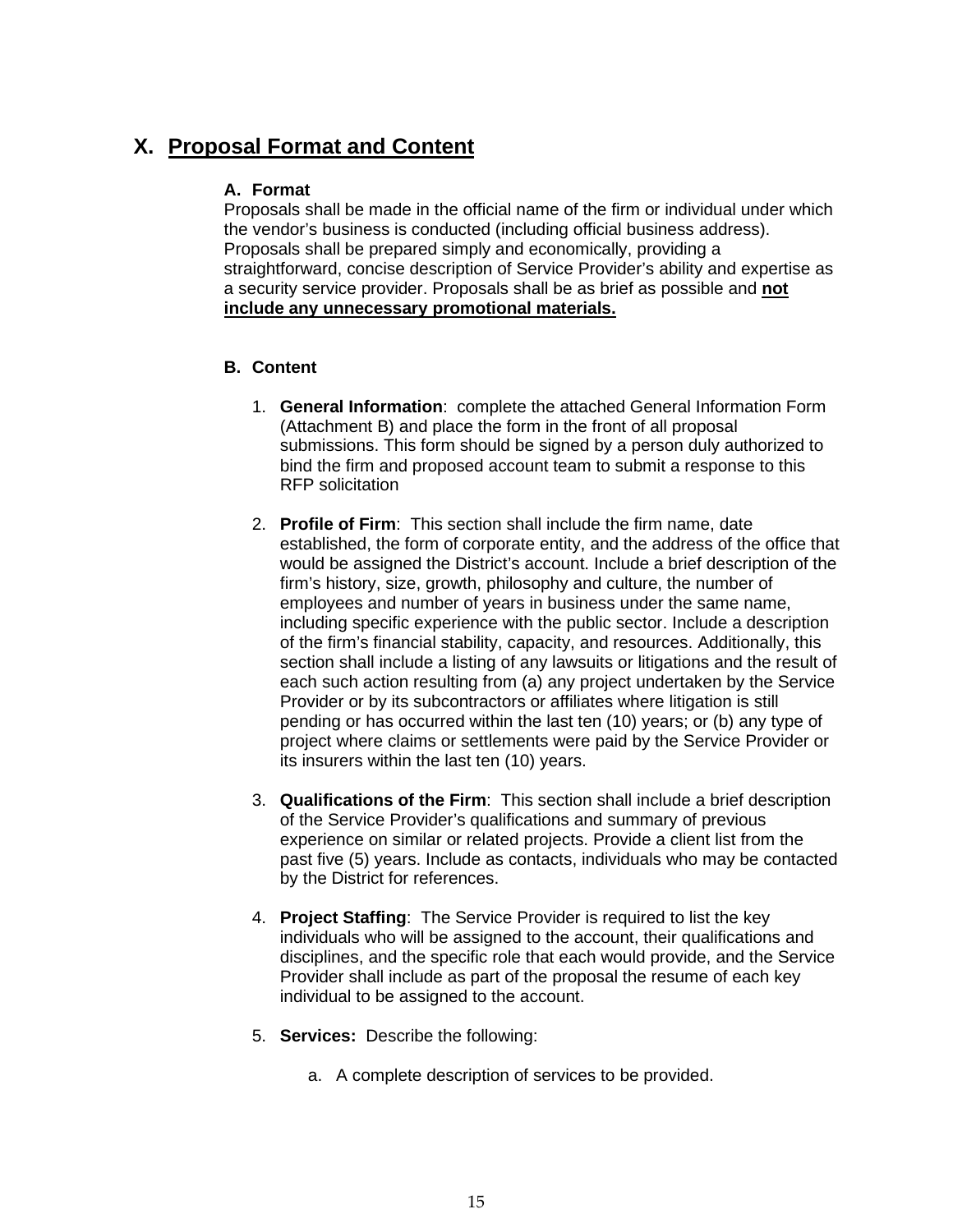**6. Cost/Pricing Information**: This section shall include the Service Provider's price or rate for performing the services discussed in the scope of work. Proposal should state an hourly rate as well as an annual cost to provide the guard at the guard shack and other locations. **The cost/pricing must be sent in a separate email with the subject line of** *RFP Pricing Quote* **and, if included with the one hard copy, must be provided in a sealed separate envelope.**

Proposals in which the costs do not reflect a reasonable relationship to the work to be conducted may be viewed as failing to comprehend the requirements of the scope of work and, therefore, cause the proposal to be rejected as being nonresponsive.

- 7. **Other**: The proposals shall also include:
	- a. Identification and descriptions of any affiliations or business relationships with any employee, officer, contractor or official of the District.
	- b. The selected company office hours (all locations) and availability of all staff members assigned to the District's account, including a list of dates each year that the office is closed.

# **XI. Evaluation and Selection**

- **A. Evaluation Criteria:** In addition to the degree of which the Service Provider responds to the specifications of this Request for Proposal, the following criteria will be used to, but may no be limited to, evaluate the proposals:
	- **1. Firm and Staff Qualifications & Experience 30 points Max:**  Experience of Service Provider's firm and proposed staff; capabilities of staff to perform tasks as described in the scope of work; any subcontractors and their staff capabilities of performing tasks as assigned by Service Provider's firm; staff experience with performance similar work; record of completing services and projects on schedule; strength and stability of the firm; technical experience and assessment by client references.
	- **2. Company/Staff availability 30 points Max:** Availability of sufficiently qualified and experienced staff to perform tasks as described in the scope of work; adequate organizational structure and financial stability; adequate resources to provide the level of support described in the scope of work.
	- **3. Understanding of Work to be Performed 30 points Max:** Service Provider's demonstrated knowledge of security related work; thorough understanding to OCWD's expectations of the work to be performed; statement of why the Service Provider's firm is qualified to help OCWD in this endeavor.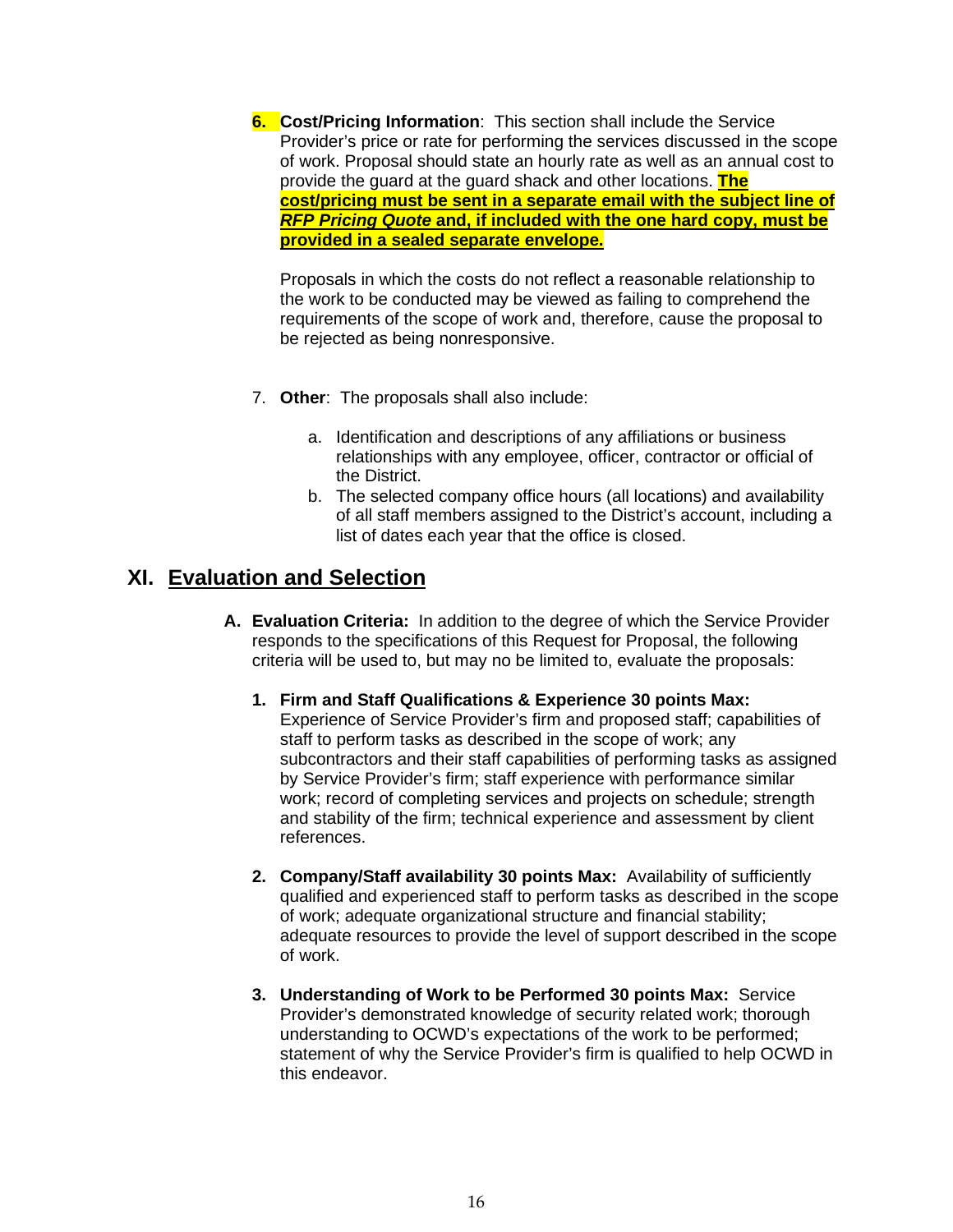- **4. Service Provider's Quality 10 points Max:** Service Provider's adherence to the format of the proposal as outlined in the proposal; well written and responses that are clear and understandable; logical, organized, and well thought out concepts.
- **5. Cost:** After the responses have been reviewed and scored, cost will be a final determining factor in the final decision.

### **XII. SCHEDULE**

The District plans to adhere to the following schedule regarding this RFP:

| <b>RFP released:</b> | October 25, 2021                                                |
|----------------------|-----------------------------------------------------------------|
|                      | Mandatory Pre-bid Meeting**: November 9, 2021, 9:00 a.m. (zoom) |

Join Zoom Meeting

[https://ocwd.zoom.us/j/87168280239?pwd=KzVsc3VsN2pnK1YzUzdYZEliVUJpU](https://ocwd.zoom.us/j/87168280239?pwd=KzVsc3VsN2pnK1YzUzdYZEliVUJpUT09) [T09](https://ocwd.zoom.us/j/87168280239?pwd=KzVsc3VsN2pnK1YzUzdYZEliVUJpUT09)

Meeting ID: 871 6828 0239 Passcode: 122021 Dial by your location +1 669 219 2599 US (San Jose) +1 213 338 8477 US (Los Angeles) 888 788 0099 US Toll-free

Meeting ID: 871 6828 0239

| Deadline for receiving questions: | November 16, 2021        |
|-----------------------------------|--------------------------|
| District's response to questions: | November 23, 2021        |
| <b>Proposals due to District:</b> | December 10, 2021        |
| <b>Finalists selected:</b>        | December 30, 2021        |
| <b>Finalist presentations:</b>    | Week of January 10, 2021 |
|                                   |                          |

**Vendor selected:** February 2021 Shortly after vendor presentations and after Board approval

\*\*Proposers are required to attend the mandatory pre-bid meeting on Zoom to be eligible for this proposal. OCWD will not accept proposals from proposers who do not attend the mandatory pre-bid meeting. Failure to attend renders a proposal non-responsive.

The District reserves the right to forgo finalist presentations and to select a broker based solely on RFP responses. The District also reserves the right to change this schedule at any time.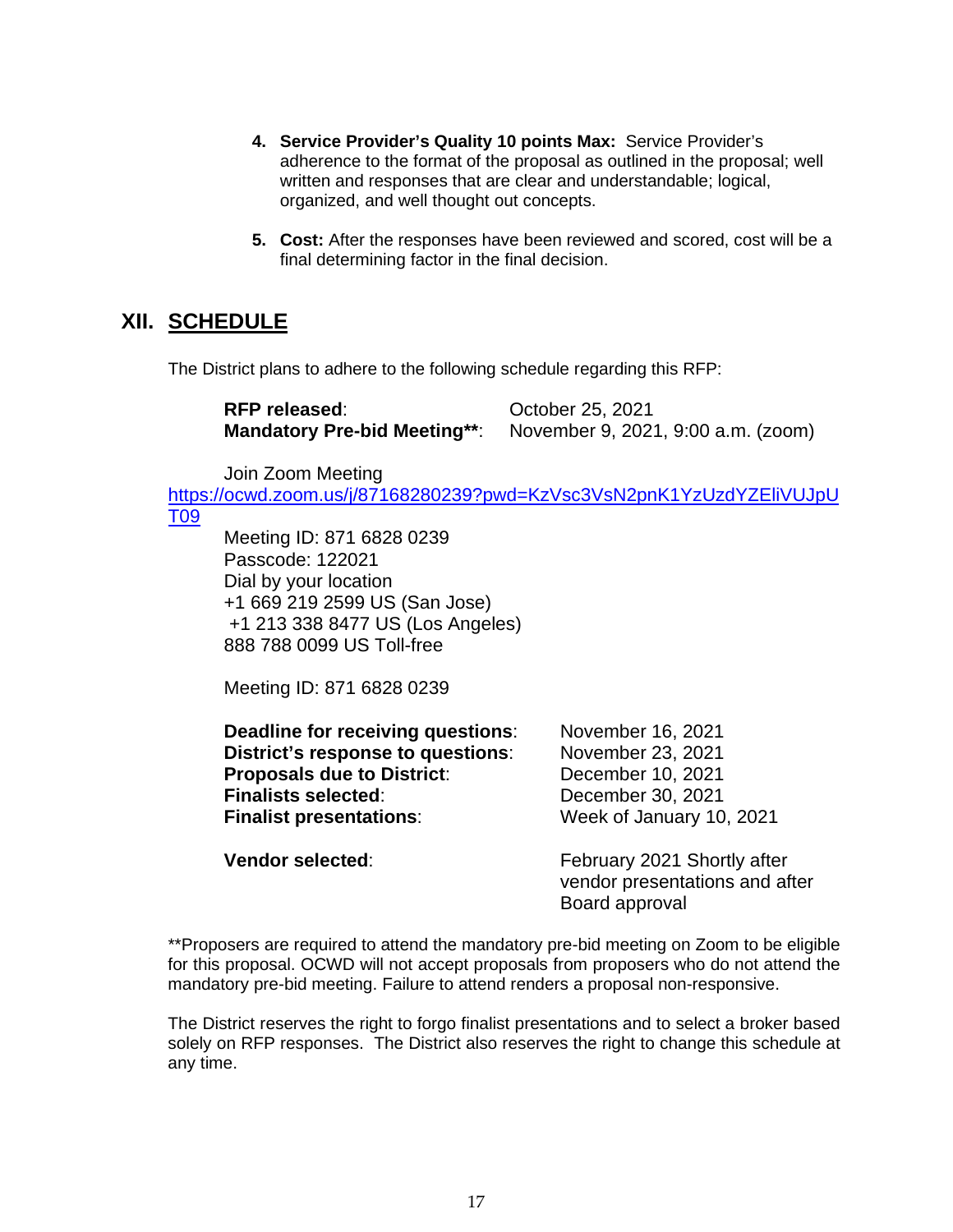#### **Questions**

Questions regarding this RFP must be submitted via e-mail to **Benjamin Lomeli at [blomeli@ocwd.com](mailto:blomeli@ocwd.com) AND Stephanie Dosier at sdosier@ocwd.com**

The deadline for submitting questions is 4:00 pm PDT on November 16, 2021. Interpretations, clarifications or supplemental instructions will be issued in writing and will be posted on the OCWD website. Only questions answered by formal written addenda will be binding. Oral and other interpretations, clarifications or submittal instructions will be without legal effect.

### **XIII. PROPOSAL SUBMISSION**

Please submit the proposal electronically by email with one hard copy addressed and submitted to the District on or before 4:00pm PDT on December 10, 2021, to:

Orange County Water District Benjamin Lomeli 18700 Ward St Fountain Valley, CA 92708 blomeli@ocwd.com

Any proposal not received at the above address or email by the prescribed time and date will be considered non-responsive. Proposals must be submitted specifically as outlined. The District is not responsible for any problems resulting from the mailing or delivery of a proposal.

**Please see "cost/pricing information" on page 16 for required cost submission process.**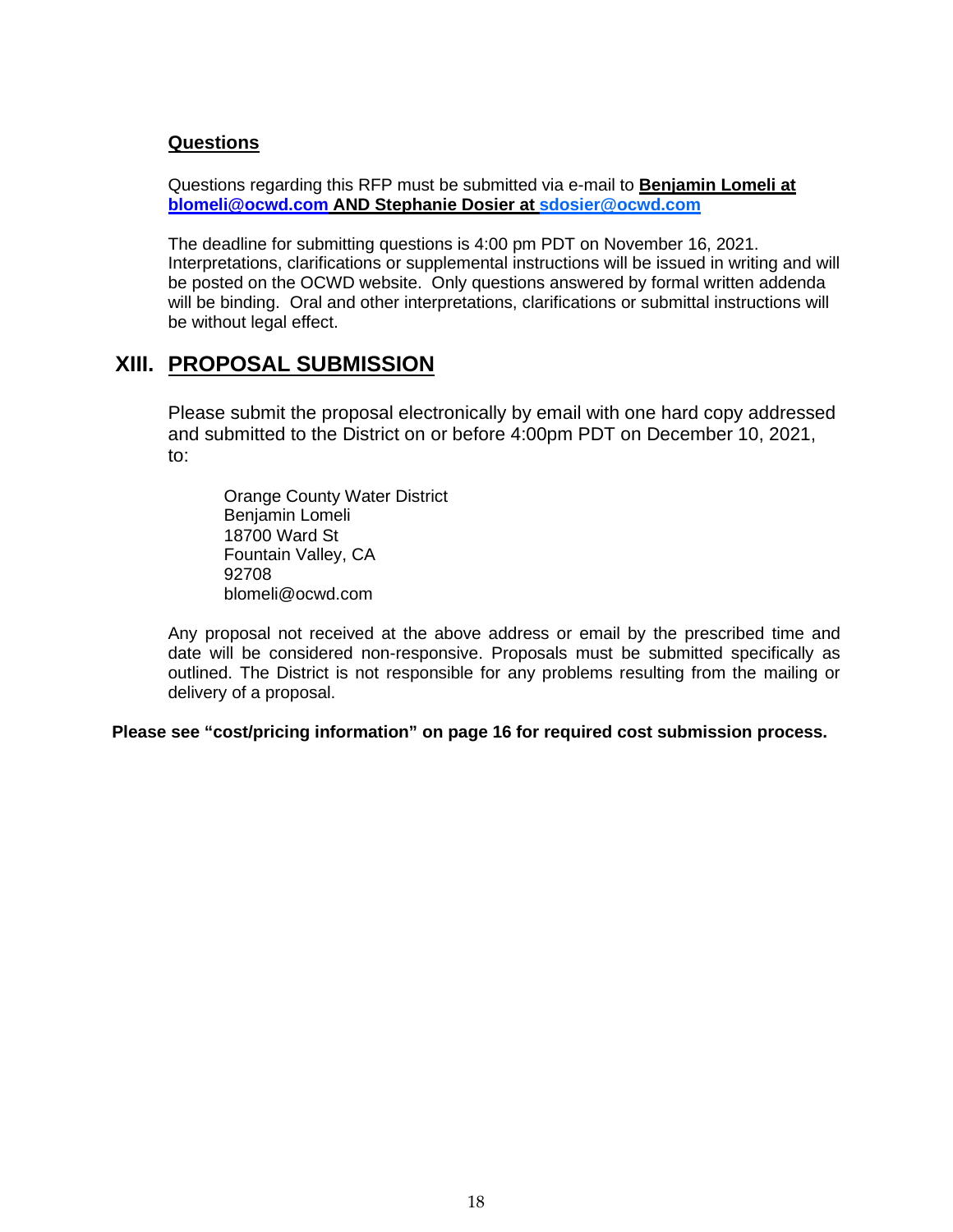#### **ATTACHMENT A**

AGREEMENT NO. \*\*\* with

> for \*\*\*

This Agreement (the "Agreement") is made and entered into as of \*\*\*, by and between the ORANGE COUNTY WATER DISTRICT, a special governmental district organized and operating under the laws of the State of California (hereinafter "OCWD") and \*\*\*, ("Contractor"). (The term Contractor includes professionals performing Service)

#### PART I FUNDAMENTAL TERMS

A. Location of Project: \*\*\*

B. Description of Services/Goods to be Provided: \*\*\* in accordance with PART IV, Scope of Services, included herein.

C. Term: Unless terminated earlier as set forth in this Agreement, the services shall commence on \*\*\* ("Commencement Date") and the term of this Agreement shall continue through its expiration on \*\*\*.

D. Party Representatives:

D.1. OCWD designates the following person/officer to act on OCWD's behalf: \*\*\*.

D.2. Contractor designates the following person to act on Contractor's behalf: \*\*\*.

E. Notices: All notices and other writings required to be delivered under this Agreement to the parties shall be delivered at the addresses set forth in Part II ("General Provisions").

F. Attachments: This Agreement incorporates by reference the following Attachments to this Agreement:

- F.1. Part I: Fundamental Terms<br>F.2. Part II: General Provisions
- Part II: General Provisions
- F.3. Part III Special Provisions
- F.4. Part IV: Scope of Services
- F.5. Part V: Budget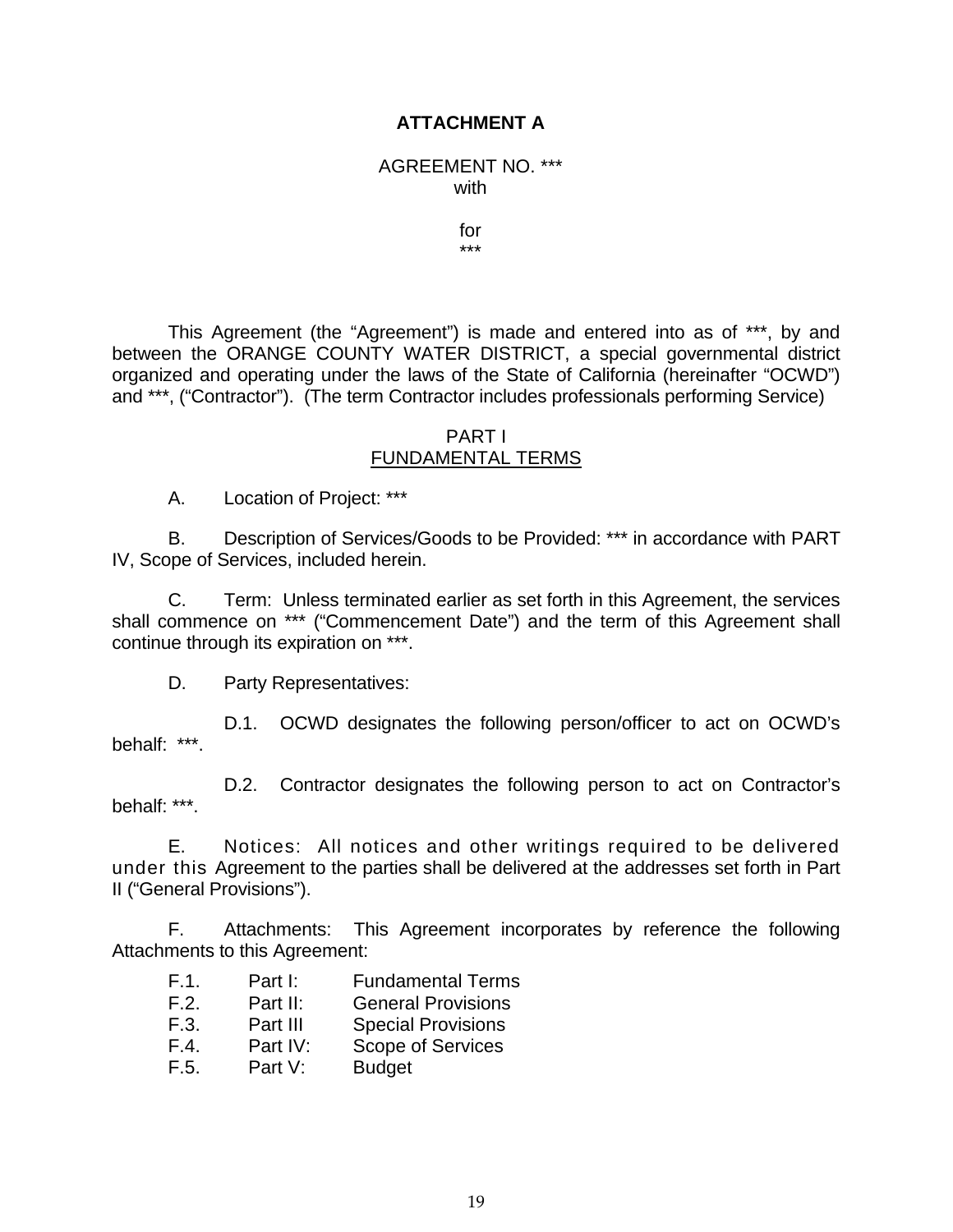G. Integration: This Agreement represents the entire understanding of OCWD and Contractor as to those matters contained herein. No prior oral or written understanding shall be of any force or effect with regard to those matters covered by this Agreement. This Agreement supersedes and cancels any and all previous negotiations, arrangements, agreements or understandings, if any, between the parties, and none shall be used to interpret this Agreement.

IN WITNESS WHEREOF, the parties have executed and entered into this Agreement as of the date first set forth above.

| ORANGE COUNTY WATER DISTRICT                      | ***                                        |
|---------------------------------------------------|--------------------------------------------|
| Michael R. Markus, P.E.<br><b>General Manager</b> |                                            |
| By: Stephen Sheldon, President                    |                                            |
| APPROVED AS TO FORM:                              | Contractor Information:                    |
| <b>RUTAN &amp; TUCKER, LLP</b>                    | <b>Address for Notices and Payments:</b>   |
| Jeremy Jungreis, General Counsel                  | Attention:<br>Telephone:<br>Facsimile No.: |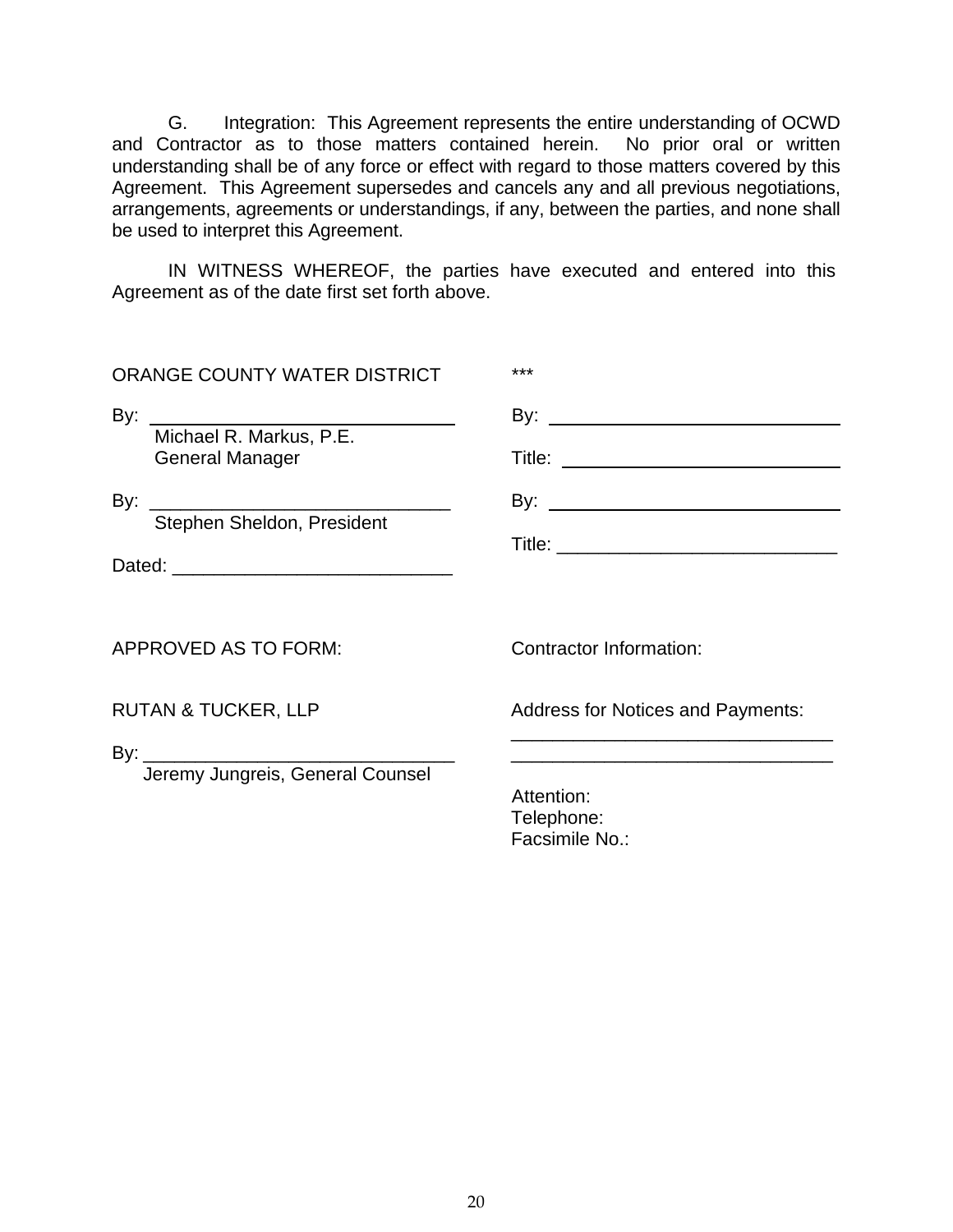#### PART II GENERAL PROVISIONS

#### SERVICES OF CONTRACTOR

Scope of Services. In compliance with all terms and conditions of this Agreement, Contractor shall provide the goods and/or services shown on Part IV hereto ("Scope of Services"), which may be referred to herein as the "services" or the "work." If this Agreement is for the provision of goods, supplies, equipment or personal property, the terms "services" and "work" shall include the provision (and, if designated in the Scope of Services, the installation) of such goods, supplies, equipment or personal property.

Changes and Additions to Scope of Services. OCWD shall have the right at any time during the performance of the services, without invalidating this Agreement, to order extra work beyond that specified in the Scope of Services or make changes by altering, adding to, or deducting from said work. No such work shall be undertaken unless a written order is first given by OCWD to Contractor, incorporating therein any adjustment in (i) the Budget, and/or (ii) the time to perform this Agreement, which adjustments are subject to the written approval of the Contractor. It is expressly understood by Contractor that the provisions of this Section 1.2 shall not apply to services specifically set forth in the Scope of Services or reasonably contemplated therein. Contractor hereby acknowledges that it accepts the risk that the services to be provided pursuant to the Scope of Services may be more costly or time consuming than Contractor anticipates and that Contractor shall not be entitled to additional compensation therefor.

Standard of Performance. Contractor agrees that all services shall be performed in a competent, professional, and satisfactory manner in accordance with the standards prevalent in the industry, and that all goods, materials, equipment or personal property included within the services herein shall be of good quality, fit for the purpose intended.

Performance to Satisfaction of OCWD. Contractor agrees to perform all work to the satisfaction of OCWD within the time specified. If OCWD reasonably determines that the work is not satisfactory, OCWD shall have the right to take appropriate action, including but not limited to: (i) meeting with Contractor to review the quality of the work and resolve matters of concern; (ii) requiring Contractor to repeat unsatisfactory work at no additional charge until it is satisfactory; (iii) suspending the delivery of work to Contractor for an indefinite time; (iv) withholding payment; and (v) terminating this Agreement as hereinafter set forth.

Instructions from OCWD. In the performance of this Agreement, Contractor shall report to and receive instructions from OCWD's representative identified in Part I, or his or her designee. Tasks or services other than those specifically described in the Scope of Services shall not be performed without the prior written approval of the OCWD.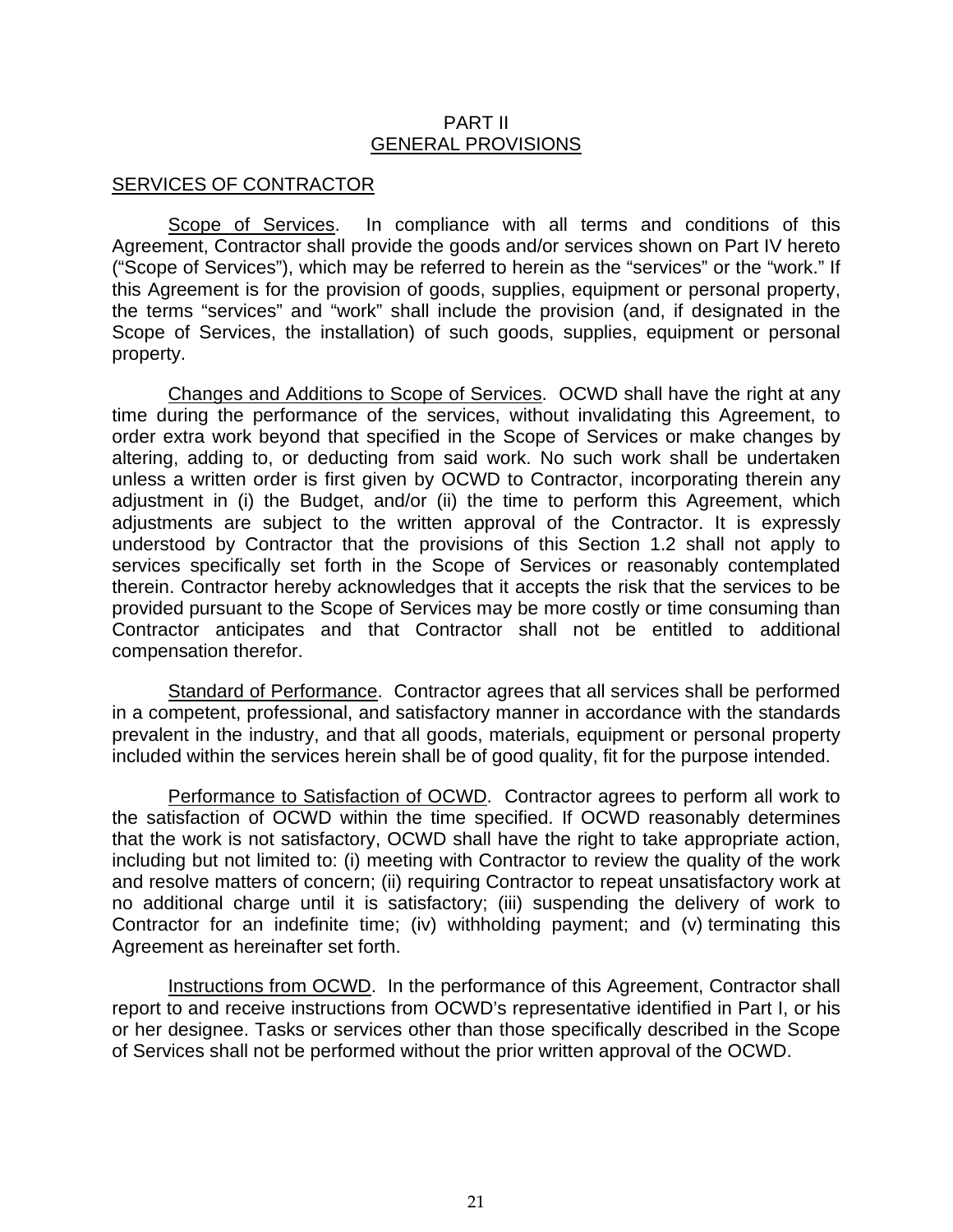Familiarity with Work. By executing this Agreement, Contractor warrants that Contractor (i) has thoroughly investigated and considered the scope of services to be performed, (ii) has carefully considered how the services should be performed, and (iii) fully understands the facilities, difficulties, and restrictions attending performance of the services under the Agreement. If the services involve work upon any site, Contractor warrants that Contractor has or will investigate the site and is or will be fully acquainted with the conditions there existing, prior to commencement of services hereunder. Should the Contractor discover any conditions, including any latent or unknown conditions, which will materially affect the performance of the services hereunder, Contractor shall immediately inform the OCWD of such fact and shall not proceed except at Contractor's risk until written instructions are received from the OCWD's Representative.

Prohibition Against Subcontracting or Assignment. Contractor shall not contract with any other entity to perform in whole or in part the services required hereunder without the express written approval of OCWD. In addition, neither the Agreement nor any interest herein may be transferred, assigned, conveyed, hypothecated, or encumbered voluntarily or by operation of law, whether for the benefit of creditors or otherwise, without the prior express written approval of OCWD. In the event of any unapproved transfer, including any bankruptcy proceeding, OCWD may, in its sole and absolute discretion, void the Agreement. No approved transfer shall release any surety of Contractor of any liability hereunder without the express consent of OCWD.

Compensation. Contractor shall be compensated in accordance with the terms of Part V hereto ("Budget"). Included in the Budget are all ordinary and overhead expenses incurred by Contractor and its agents and employees, including meetings with OCWD representatives, and incidental costs incurred in performing under this Agreement. Contractor shall be compensated for actual costs incurred by subcontractors or other services, and no mark-up will be paid to contractor by OCWD. Unless otherwise specified in Part V, OCWD shall compensate Contractor on a timeand-materials basis at the rates listed in Part V. Contractor shall submit an invoice referencing this Agreement, the Work Order number, date and description of services performed, and the amount. OCWD shall pay the Contractor within 30 days of receipt of the invoice.

#### INSURANCE AND INDEMNIFICATION

2.1. Insurance**.** Without limiting Contractor's indemnification obligations, Contractor shall procure and maintain, at its sole cost and for the duration of this Agreement, insurance coverage as provided below, against all claims for injuries against persons or damages to property which may arise from or in connection with the performance of the work hereunder by Contractor, its agents, representatives, employees, and/or subcontractors. In the event that Contractor subcontracts any portion of the work, the contract between the Contractor and such subcontractor shall require the subcontractor to maintain the same policies of insurance that the Contractor is required to maintain pursuant to this Section 2.1.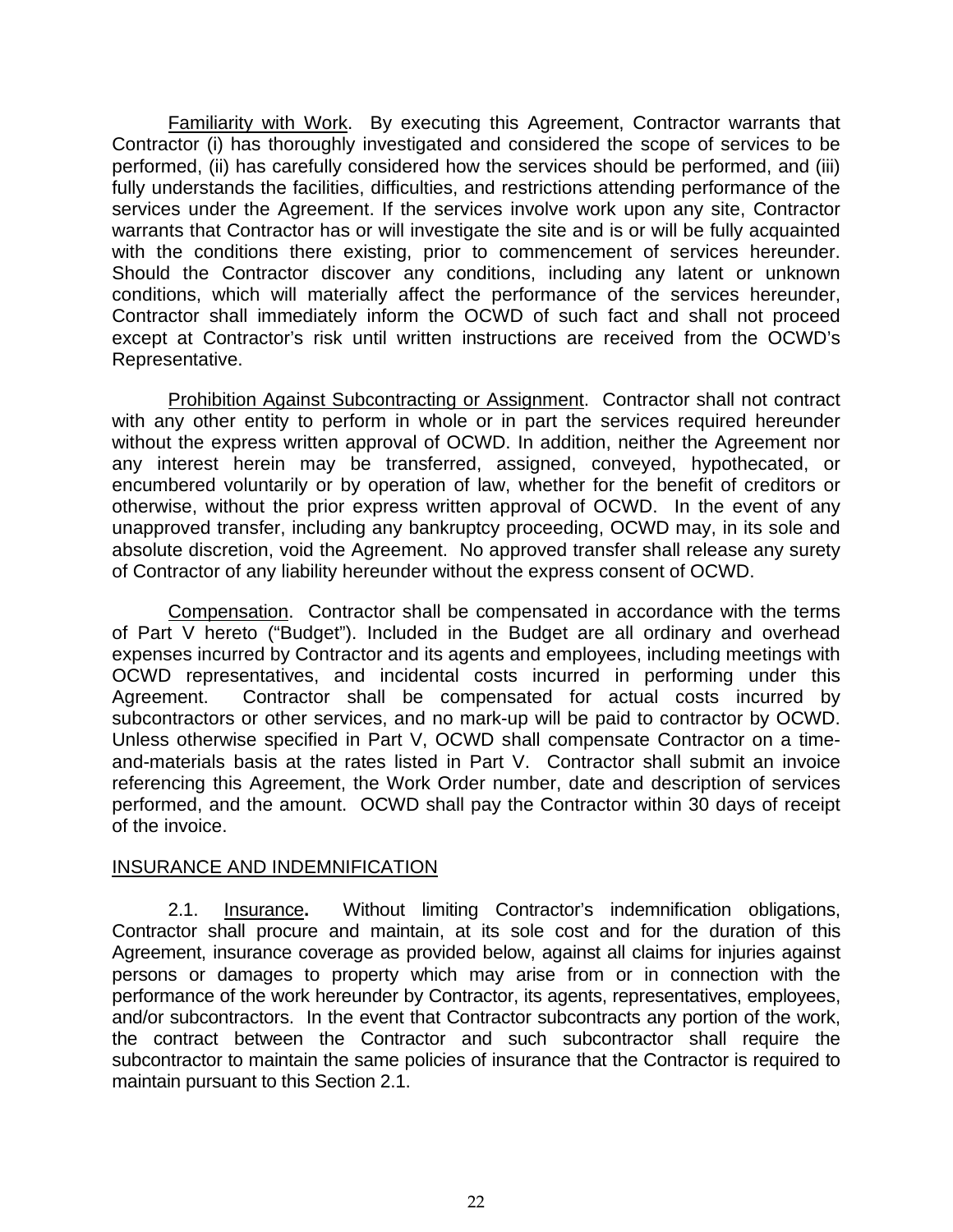2.1.1 Insurance Coverage Required**.** The policies and amounts of insurance shall be as follows:

 a. Commercial General Liability Insurance - The Contractor shall provide and maintain commercial general liability insurance. The coverage for commercial general liability insurance shall be at least as broad as the following: Insurance Services Office (ISO) Commercial General Liability Coverage (Occurrence Form CG 0001). Contractor shall maintain limits no less than the following: Three million dollars (\$3,000,000) per occurrence for bodily injury, personal injury and property damage. If Commercial General Liability Insurance or other form with a general aggregate limit or products-completed operations aggregate limit is used, either the general aggregate limit shall apply separately to the project/location (with the ISO CG 2503, or ISO CG 2504, or insurer's equivalent endorsement provided to OCWD) or the general aggregate limit and products-completed operations aggregate limit shall be twice the required occurrence limit.

 b. Automobile Liability Insurance - The Contractor shall provide and maintain automobile liability insurance. The coverage for automobile liability insurance shall be at least as broad as the following: Insurance Services Office (ISO) Business Auto Coverage (Form CA 0001) covering Symbol 1 (any auto). Contractor shall maintain limits no less than the following: One Million Dollars (\$1,000,000.00) for bodily injury and property damage each accident limit.

 c. Workers Compensation and Employer's Liability - The Contractor and all subcontractors shall insure (or be a qualified self-insured) under the applicable laws relating to workers' compensation insurance, all of their employees working on or about the construction site, in accordance with the "Workers' Compensation and Insurance Act", Division IV of the Labor Code of the State of California and any Acts amendatory thereof. The Contractor shall provide employer's liability insurance with limits of no less than \$1,000,000 each accident, \$1,000,000 disease policy limit and \$1,000,000 disease each employee.

 d. Professional Liability - The Contractor shall provide coverage appropriate to the Contractor's profession covering Contractor's wrongful acts, negligent actions, errors or omissions. The retroactive date (if any) is to be no later than the effective date of this Agreement. The limits shall be no less than \$1,000,000 per claim and annual aggregate.

 e. Environmental Impairment Liability – The Contractor shall provide and maintain coverage appropriate for the hazardous material/waste activity contemplated in this Agreement.

2.1.2. General Requirements. Contractor's insurance:

 a. Shall be issued by an insurance company, which maintains an A.M. Best's rating of "-A, VII" or higher; unless otherwise approved by OCWD;

 b. General Liability and Automobile Liability shall name the "OCWD, and its officers, officials, employees, agents, representatives and volunteers (collectively hereinafter "OCWD and OCWD Personnel") as additional insureds" and contain no special limitations on the scope of protection afforded to OCWD and OCWD Personnel. All insurance provided hereunder shall include the appropriate separate endorsement(s).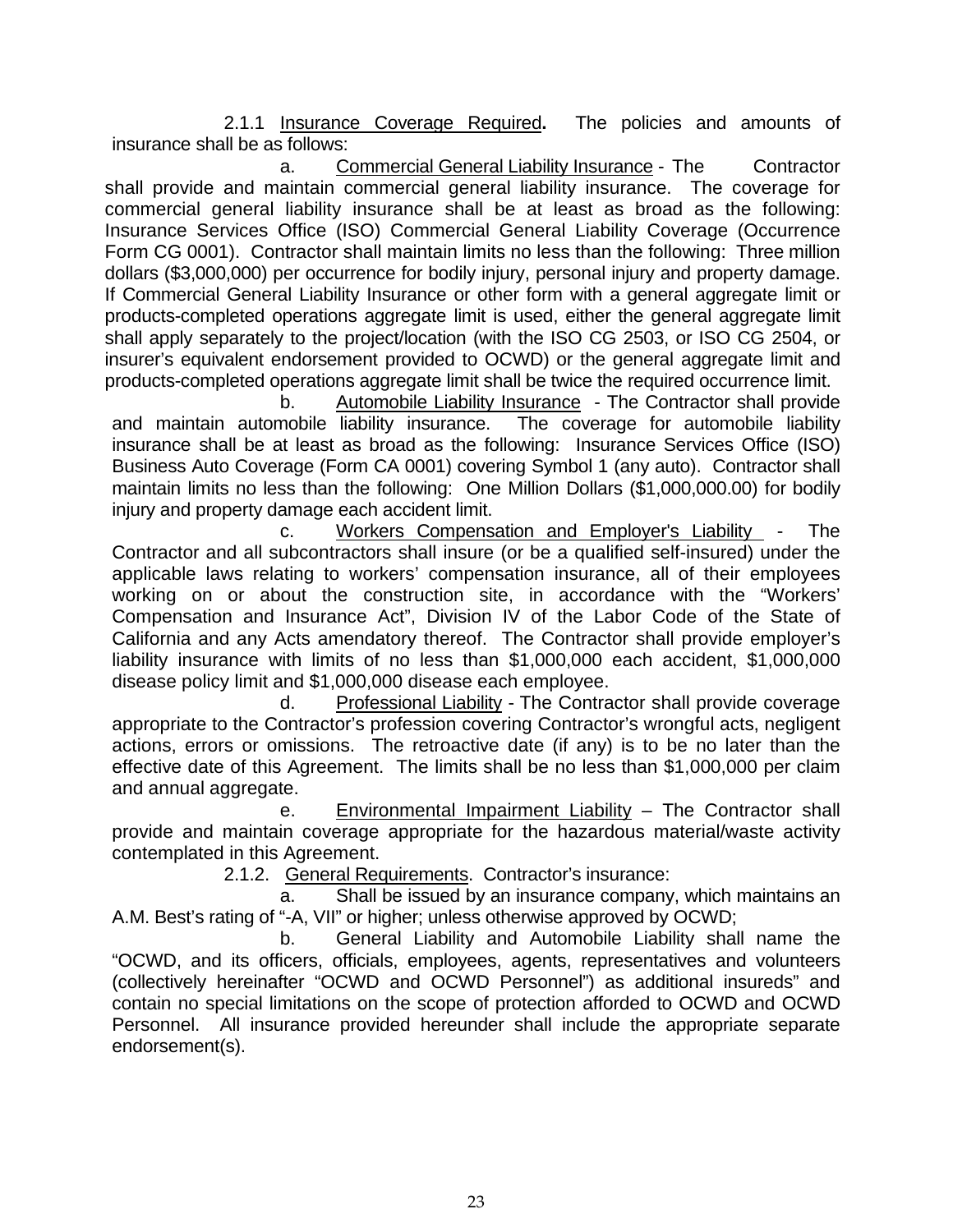c. Shall be primary insurance and any insurance or selfinsurance maintained by OCWD or OCWD Personnel shall be in excess of Contractor's insurance and shall not contribute with it;

d. Shall apply separately to each insured against whom claim is made or suit is brought, except with respect to the limits of the insurer's liability;

 e. Workers' Compensation and Employer's Liability shall be endorsed to state that the insurer shall waive all rights of subrogation against OCWD and OCWD Personnel, excluding Professional Liability.

 f. Shall have project name and/or agreement number indicated on certificate; and

 g. Shall be endorsed to state that coverage shall not be suspended, voided, cancelled, reduced in coverage or in limits, non-renewed, or materially changed for any reason, without thirty (30) days prior written notice thereof given by the insurer to OCWD by U.S. mail, or by personal delivery, except for nonpayment of premiums, in which case ten (10) days prior notice shall be provided.

 2.1.3 Deductibles**.** Any deductibles or self-insured retentions must be declared to and approved by OCWD prior to the execution of this Agreement by OCWD.

2.1.4 Evidence of Coverage. Service Provider shall furnish OCWD with certificates of insurance with additional insured (Form 2010) including waiver of subrogation endorsement, demonstrating the coverage required by this Agreement, which shall be received and approved by OCWD not less than five (5) working days before work commences.

2.1.5 Workers Compensation Insurance – No Employees/Sole Proprietor. By his/her signature hereunder, Contractor certifies that he/she is aware of the provisions of Section 3700 of the California Labor Code which requires every employer to be insured against liability for workers' compensation or to undertake self-insurance in accordance with the provisions of that code, and he/she will comply with such provisions before commencing the performance of the work of this Agreement. Contractors and subcontractors will keep Workers Compensation Insurance for their employees in effect during all work covered by this Agreement.

In the event Contractor has no employees requiring Contractor to provide Workers' Compensation Insurance, Contractor shall so certify to OCWD in writing prior to OCWD's execution of this Agreement. OCWD and OCWD Personnel shall not be responsible for any claims in law or equity occasioned by failure of the Contractor to comply with this section or with the provisions of law relating to Workers' Compensation.

#### **2.2 Indemnification.**

2.2.1 The parties mutually acknowledge that OCWD has retained Contractor to perform the tasks and services set forth in this Agreement based upon the special skills, expertise and experience of Contractor. Accordingly, in performing the tasks and services under this Agreement, Contractor shall use the skill and care that a highly specialized professional, with expertise in the field, would use under similar circumstances. Further, the parties mutually agree that, to the extent that Contractor retains subcontractors or subcontractors to perform any portion of any of the tasks or services under this Agreement, Contractor has a duty to OCWD to ensure that the tasks and services performed by such subcontractors or subcontractors meet the same professional level, skill and expertise expected of Contractor.

2.2.2 Except as set forth in subdivision 2.2.3, Contractor shall indemnify, defend (with legal counsel acceptable to OCWD) and hold harmless OCWD and the OCWD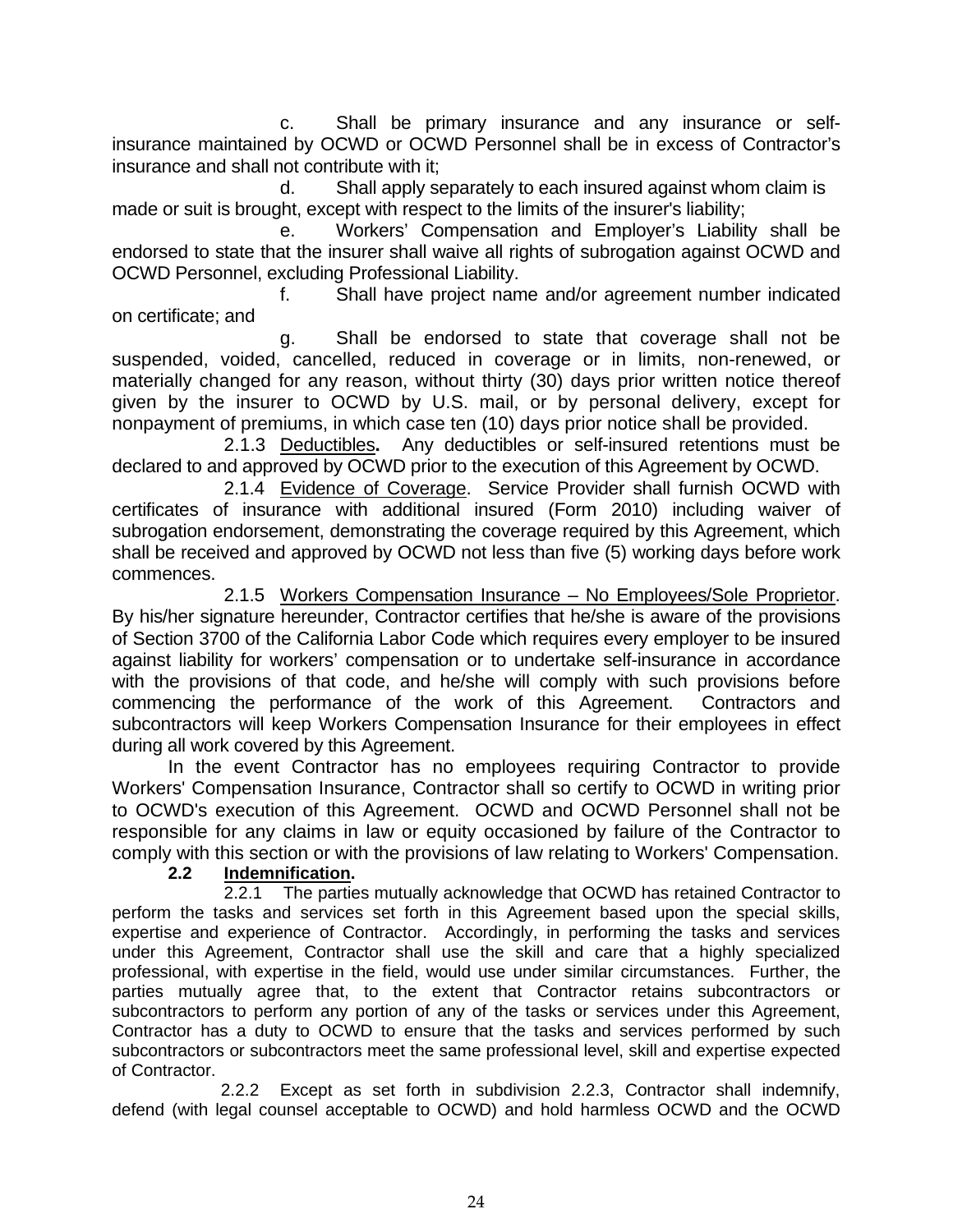Personnel from and against any and all actions, suits, claims, demands, judgments, attorneys fees, costs, damages to persons or property, losses, penalties, obligations, expenses or liabilities ("Claims") that may be asserted or claimed by any person or entity arising out of Contractor's performance of any tasks or services for or on behalf of OCWD, whether or not there is concurrent active or passive negligence on the part of OCWD and/or any OCWD Personnel, but excluding any Claims arising from the active sole negligence or willful misconduct of OCWD or any OCWD Personnel.

2.2.3 The provisions of this subdivision 2.2.3 apply only in the event that Contractor is a "design professional" within the meaning of California Civil Code section 2782.8(b). If Contractor is a "design professional" within the meaning of Section 2782.8(b), then, notwithstanding subdivision 2.2.2 above, to the fullest extent permitted by law (including, without limitation, Civil Code sections 2782 and 2782.6), Contractor shall defend (with legal counsel reasonably acceptable to OCWD), indemnify and hold harmless OCWD and OCWD Personnel from and against any Claim that arises out of, pertains to, or relates to, directly or indirectly, in whole or in part, the negligence, recklessness, or willful misconduct of Contractor, any subcontractor, subcontractor or any other person directly or indirectly employed by them, or any person that any of them control, arising out of Contractor's performance of any task or service for or on behalf of OCWD under this Agreement. Such obligations to defend, hold harmless and indemnify OCWD or any OCWD Personnel shall not apply to the extent that such Claims are caused in part by the sole active negligence or willful misconduct of OCWD or such OCWD Personnel. To the extent Contractor has a duty to indemnify OCWD or any OCWD Personnel under this subdivision 2.2.3, Contractor shall be responsible for all incidental and consequential damages resulting directly or indirectly, in whole or in part, from Contractor's negligence, recklessness or willful misconduct.

#### LEGAL RELATIONS AND RESPONSIBILITIES

Compliance with Laws. Contractor shall keep itself fully informed of all existing and future state and federal laws and all county, municipal and OCWD ordinances and regulations which in any manner affect those employed by it or in any way affect the performance of services pursuant to this Agreement. Contractor shall at all times observe and comply with all such laws, ordinances, and regulations and shall be responsible for the compliance of all work and services performed by or on behalf of Contractor. When applicable, Contractor shall not pay less than the prevailing wage, which rate is determined by the Director of Industrial Relations of the State of California.

Licenses, Permits, Fees and Assessments. Contractor shall obtain at its sole cost and expense all licenses, permits, and approvals that may be required by law for the performance of the services required by this Agreement. Contractor shall have the sole obligation to pay any fees, assessments, and taxes, plus applicable penalties and interest, which may be imposed by law and arise from or are necessary for Contractor's performance of the services required by this Agreement, and shall indemnify, defend, and hold harmless OCWD against any such fees, assessments, taxes, penalties, or interest levied, assessed, or imposed against OCWD thereunder.

Covenant Against Discrimination. Contractor covenants for itself, its heirs, executors, assigns, and all persons claiming under or through it, that there shall be no discrimination against any person on account of race, color, creed, religion, sex, marital status, national origin, or ancestry, in the performance of this Agreement. Contractor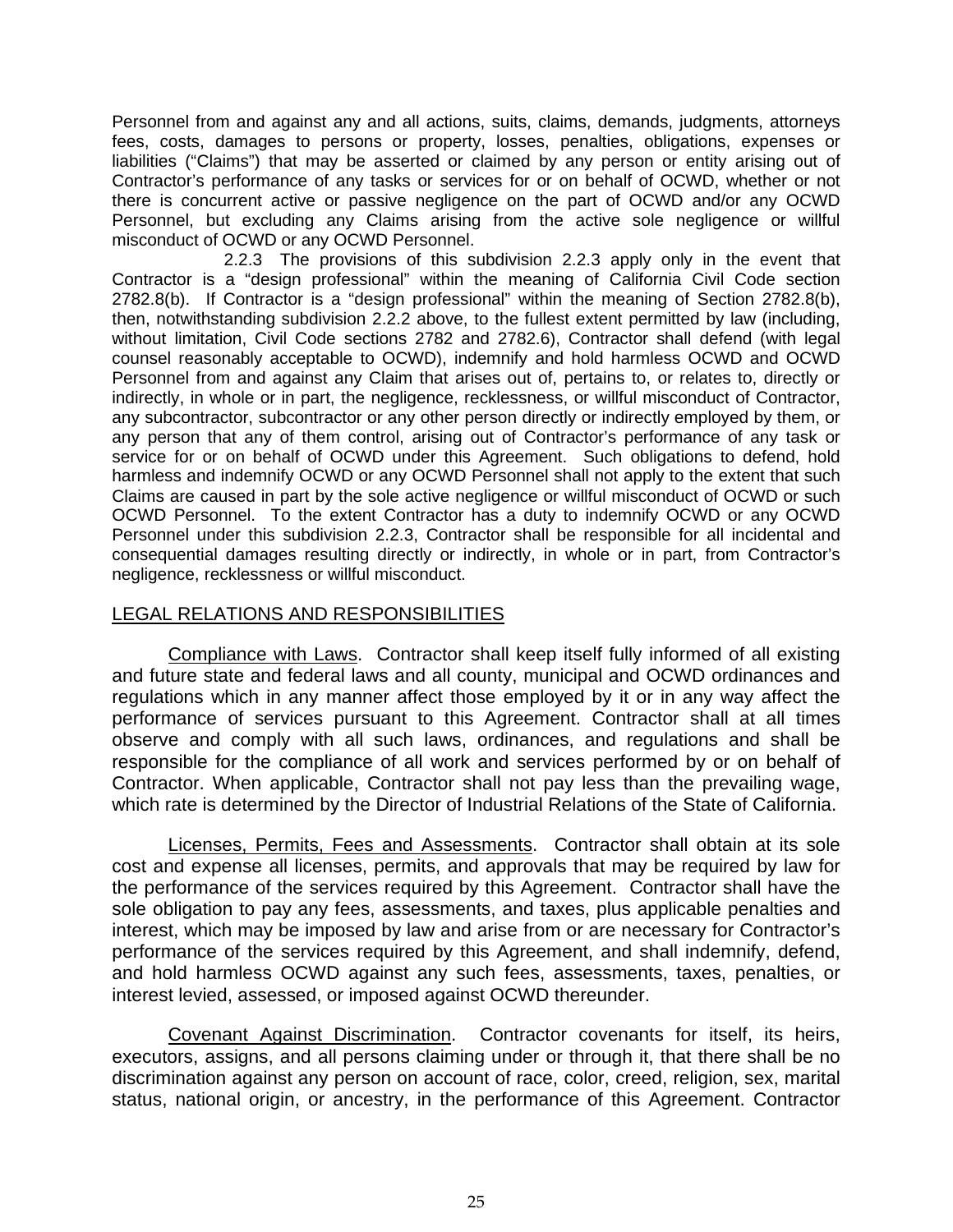further covenants and agrees to comply with the terms of the Americans with Disabilities Act of 1990 (42 U.S.C. §12101 et seq.) as the same may be amended from time to time.

Independent Contractor. Contractor shall perform all services required herein as an independent Contractor of OCWD and shall remain at all times as to OCWD a wholly independent Contractor. OCWD shall not in any way or for any purpose become or be deemed to be a partner of Contractor in its business or otherwise, or a joint venture, or a member of any joint enterprise with Contractor. Contractor shall not at any time or in any manner represent that it or any of its agents or employees are agents or employees of OCWD. Neither Contractor nor any of Contractor's employees shall, at any time, or in any way, be entitled to any sick leave, vacation, retirement, or other fringe benefits from the OCWD; and neither Contractor nor any of its employees shall be paid by OCWD time and one-half for working in excess of forty (40) hours in any one week. OCWD is under no obligation to withhold State and Federal tax deductions from Contractor's compensation. Neither Contractor nor any of Contractor's employees shall be included in the competitive service, have any property right to any position, or any of the rights an employee may have in the event of termination of this Agreement.

Use of Patented Materials. Contractor shall assume all costs arising from the use of patented or copyrighted materials, including but not limited to equipment, devices, processes, and software programs, used or incorporated in the services or work performed by Contractor under this Agreement. Contractor shall indemnify, defend, and save the OCWD harmless from any and all suits, actions or proceedings of every nature for or on account of the use of any patented or copyrighted materials.

Proprietary Information. All proprietary information developed specifically for OCWD by Contractor in connection with, or resulting from, this Agreement, including but not limited to inventions, discoveries, improvements, copyrights, patents, maps, reports, textual material, or software programs, but not including Contractor's underlying materials, software, or know-how, shall be the sole and exclusive property of OCWD, and are confidential and shall not be made available to any person or entity without the prior written approval of OCWD. Contractor agrees that the compensation to be paid pursuant to this Agreement includes adequate and sufficient compensation for any proprietary information developed in connection with or resulting from the performance of Contractor's services under this Agreement. Contractor further understands and agrees that full disclosure of all proprietary information developed in connection with, or resulting from, the performance of services by Contractor under this Agreement shall be made to OCWD, and that Contractor shall do all things necessary and proper to perfect and maintain ownership of such proprietary information by OCWD.

Ownership of Data, Reports and Documents. The Contractor shall deliver to OCWD's representative identified in Part I, at the end of the project, notes and surveys made, all reports of tests made, studies, reports, plans, a copy of electronic and digital files, and other materials and documents which shall be the property of OCWD. The Contractor is not responsible to third parties of OCWD's use of data, reports and documents on other projects. OCWD may use or reuse the materials prepared by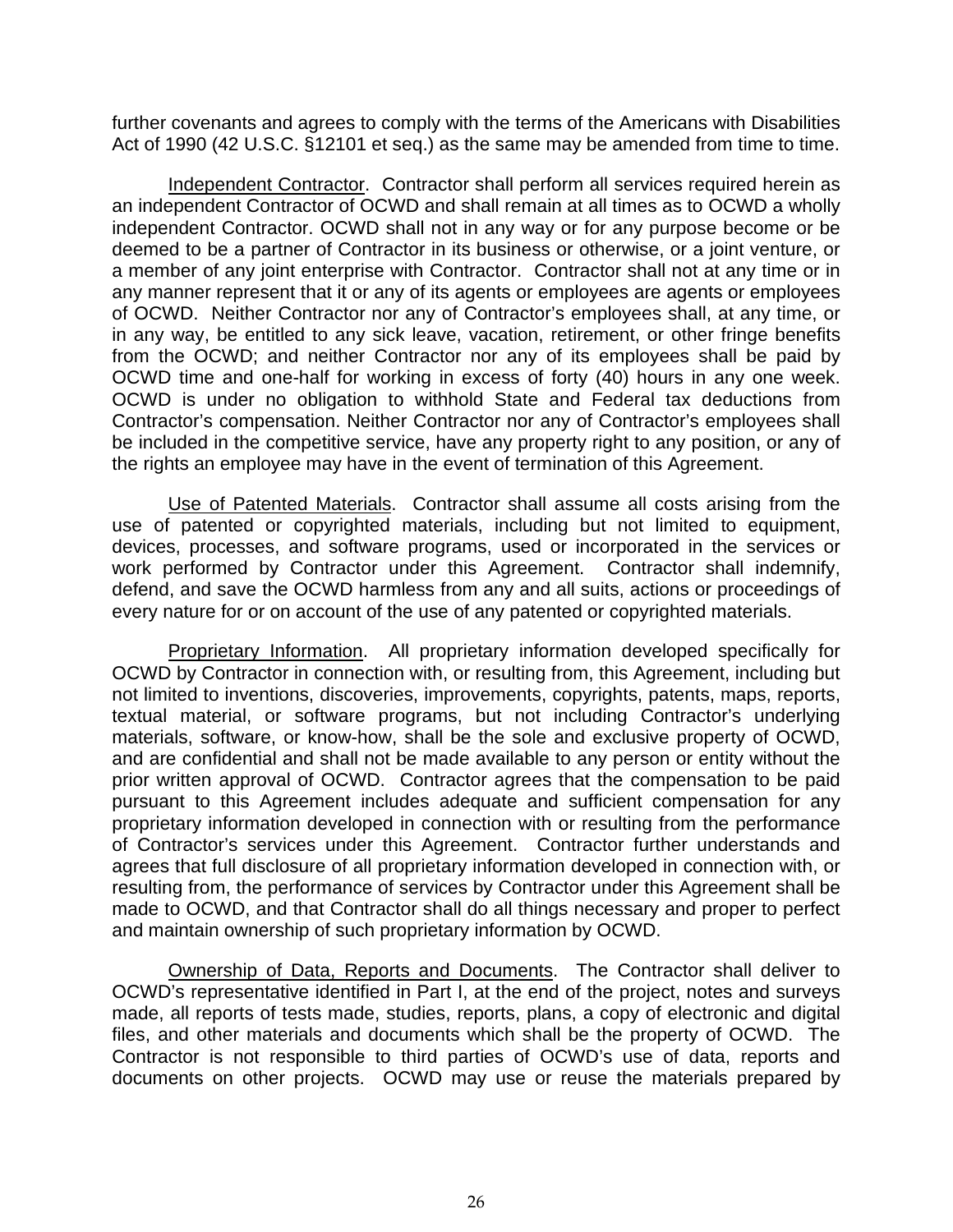Contractor in any manner desired without additional compensation to Contractor. Any work performed by Contractor under this Agreement shall be the property of OCWD.

Retention of Funds. Contractor hereby authorizes OCWD to deduct from any amount payable to Contractor (whether arising out of this Agreement or otherwise) any amounts the payment of which may be in dispute hereunder or which are necessary to compensate OCWD for any losses, costs, liabilities, or damages suffered by OCWD, and all amounts for which OCWD may be liable to third parties, by reason of Contractor's negligent acts, errors, or omissions, or willful misconduct, in performing or failing to perform Contractor's obligations under this Agreement. OCWD in its sole and absolute discretion, may withhold from any payment due Contractor, without liability for interest, an amount sufficient to cover such claim or any resulting lien. The failure of OCWD to exercise such right to deduct or withhold shall not act as a waiver of Contractor's obligation to pay OCWD any sums Contractor owes OCWD.

Termination By OCWD. OCWD reserves the right to terminate this Agreement at any time, with or without cause, upon written notice to Contractor. Upon receipt of any notice of termination from OCWD, Contractor shall immediately cease all services hereunder except such as may be specifically approved in writing by OCWD. Contractor shall be entitled to compensation for all services rendered prior to receipt of OCWD's notice of termination and for any services authorized in writing by OCWD thereafter. If termination is due to the failure of Contractor to fulfill its obligations under this Agreement, OCWD may take over the work and prosecute the same to completion by contract or otherwise, and Contractor shall be liable to the extent that the total cost for completion of the services required hereunder, including costs incurred by OCWD in retaining a replacement Contractor and similar expenses, exceeds the Budget.

Right to Stop Work; Termination By Contractor. Contractor shall have the right to stop work only if OCWD fails to timely make a payment required under the terms of the Budget. Contractor may terminate this Agreement only for cause, upon thirty (30) days' prior written notice to OCWD. Contractor shall immediately cease all services hereunder as of the date Contractor's notice of termination is sent to OCWD, except such services as may be specifically approved in writing by OCWD. Contractor shall be entitled to compensation for all services rendered prior to the date notice of termination is sent to OCWD and for any services authorized in writing by OCWD thereafter. If Contractor terminates this Agreement because of an error, omission, or a fault of Contractor, or Contractor's willful misconduct, the terms of Section 3.9 relating to OCWD's right to take over and finish the work and Contractor's liability therefor shall apply.

Waiver. No delay or omission in the exercise of any right or remedy by a nondefaulting party on any default shall impair such right or remedy or be construed as a waiver. A party's consent to or approval of any act by the other party requiring the party's consent or approval shall not be deemed to waive or render unnecessary the other party's consent to or approval of any subsequent act. Any waiver by either party of any default must be in writing.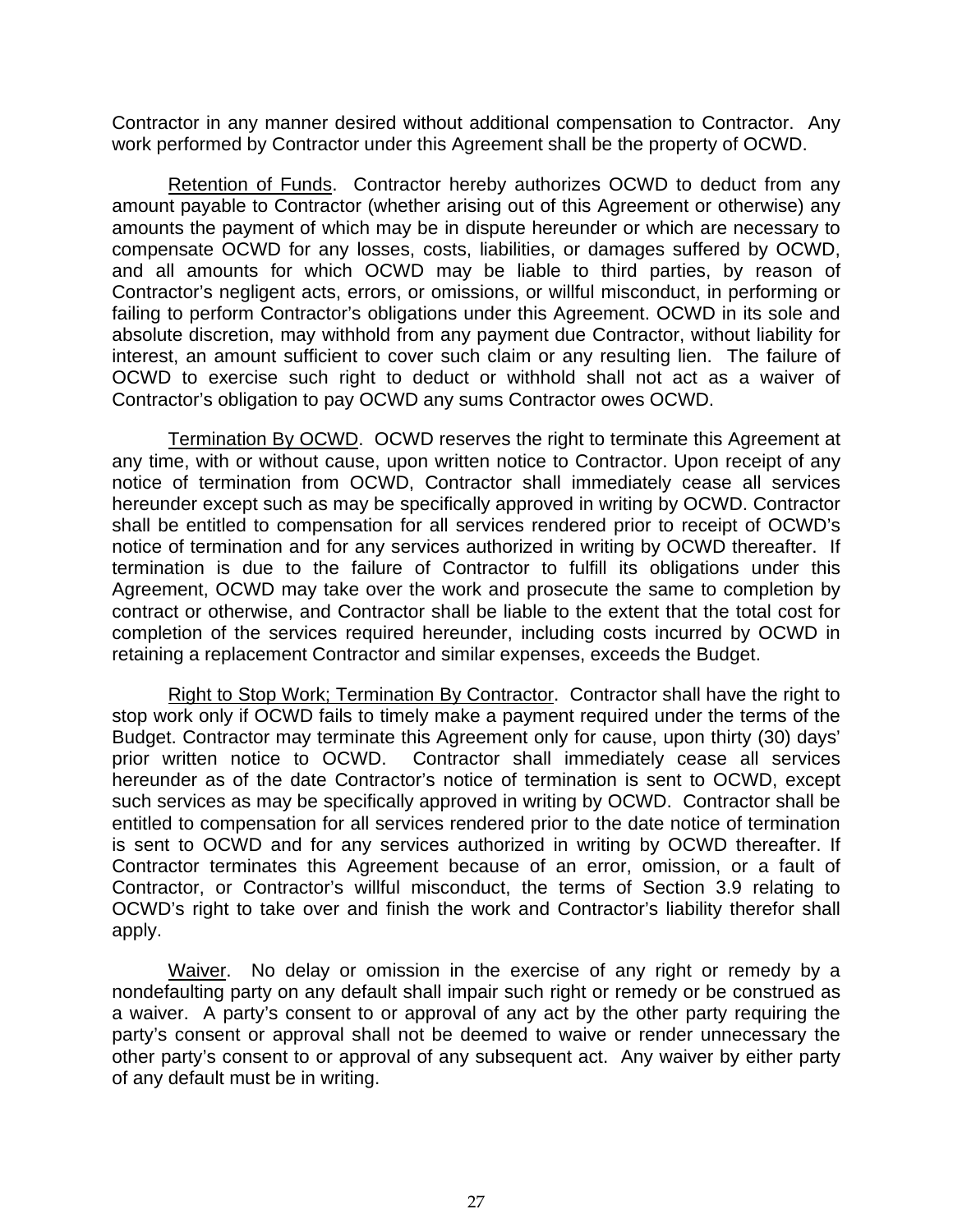Legal Actions. Legal actions concerning any dispute, claim, or matter arising out of or in relation to this Agreement shall be instituted and maintained in the Superior Courts of the State of California in the County of Orange, or in any other appropriate court with jurisdiction in such County, and Contractor agrees to submit to the personal jurisdiction of such court.

Rights and Remedies are Cumulative. The rights and remedies of the parties are cumulative and the exercise by either party of one or more of such rights or remedies shall not preclude the exercise by it, at the same or different times, of any other rights or remedies for the same default or any other default by the other party.

Attorneys' Fees. In any action between the parties hereto seeking enforcement of any of the terms or provisions of this Agreement or in connection with the performance of the work hereunder, the party prevailing in the final judgment in such action or proceeding, in addition to any other relief which may be granted, shall be entitled to have and recover from the other party its reasonable costs and expenses, including but not limited to reasonable attorney's fees, expert witness fees and courts costs. If either party to this Agreement is required to initiate or defend litigation with a third party because of the violation of any term or provision of this Agreement by the other party, then the party so litigating shall be entitled to its reasonable attorney's fees and costs from the other party to this Agreement.

Force Majeure. The time period specified in this Agreement for performance of services shall be extended because of any delays due to unforeseeable causes beyond the control and without the fault or negligence of OCWD or Contractor, including but not restricted to acts of God or of the public enemy, unusually severe weather, fires, earthquakes, floods, epidemics, quarantine restrictions, riots, strikes, freight embargoes, wars, litigation and/or acts of any governmental agency, including OCWD, if the delaying party shall within ten (10) days of the commencement of such delay notify the other party in writing of the causes of the delay. If Contractor is the delaying party, OCWD shall ascertain the facts and the extent of delay and extend the time for performing the services for the period of the enforced delay when and if in the judgment of OCWD such delay is justified. OCWD's determination shall be final and conclusive upon the parties to this Agreement. In no event shall Contractor be entitled to recover damages against OCWD for any delay in the performance of this Agreement, however caused. Contractor's sole remedy shall be extension of this Agreement pursuant to this Section 3.15.

Non-liability of OCWD Officers and Employees. No officer, official, employee, agent, representative or volunteer of OCWD shall be personally liable to Contractor, or any successor in interest, in the event of any default or breach by OCWD, or for any amount which may become due to Contractor or its successor, or for breach of any obligation of the terms of this Agreement.

Conflict of Interest. No officer, official, employee, agent, representative or volunteer of OCWD shall have any financial interest, direct or indirect, in this Agreement, or participate in any decision relating to this Agreement which affects his or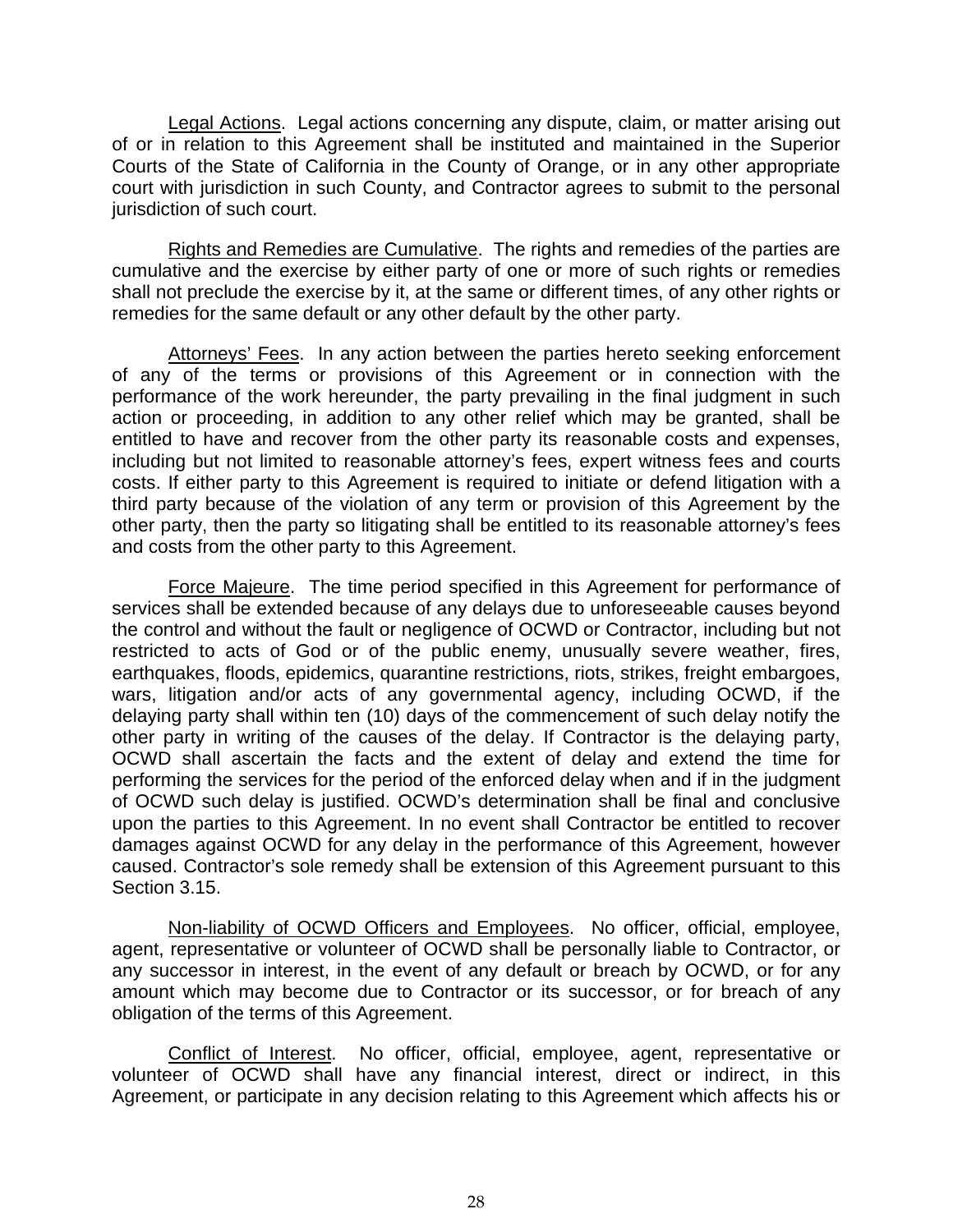her financial interest or the financial interest of any corporation, partnership, or association in which he or she is interested, in violation of any Federal, State, or OCWD statute, ordinance, or regulation. The Contractor shall not employ any such person while this Agreement is in effect.

Compliance with California Unemployment Insurance Code Section 1088.8. If Contractor is a sole proprietor, then prior to signing the Agreement, Contractor shall provide to the OCWD a completed and signed Form W-9, Request for Taxpayer Identification Number and Certification. Contractor understands that pursuant to California Unemployment Insurance Code Section 1088.8, the OCWD will report the information from Form W-9 to the State of California Unemployment Development Department, and that the information may be used for the purposes of establishing, modifying, or enforcing child support obligations, including collections, or reported to the Franchise Tax Board for tax enforcement purposes.

#### MISCELLANEOUS PROVISIONS

Records and Reports. Upon request by OCWD, Contractor shall prepare and submit to OCWD any reports concerning Contractor's performance of the services rendered under this Agreement. OCWD shall have access, upon reasonable notice, to the books and records of Contractor related to Contractor's performance of this Agreement. All drawings, documents, and other materials prepared by Contractor in the performance of this Agreement (i) shall be the property of OCWD and shall be delivered at no cost to OCWD upon request of OCWD or upon the termination of this Agreement, and (ii) are confidential and shall not be made available to any individual or entity without prior written approval of OCWD. Contractor shall keep and maintain all records and reports related to this Agreement for a period of three (3) years following termination of this Agreement, and OCWD shall have access to such records upon 48 hours notice.

Notices. Unless otherwise provided herein, all notices required to be delivered under this Agreement or under applicable law shall be personally delivered, or delivered by United States mail, prepaid, certified, return receipt requested, or by reputable document delivery service that provides a receipt showing date and time of delivery. Notices personally delivered or delivered by a document delivery service shall be effective upon receipt. Notices delivered by mail shall be effective at 5:00 p.m. on the second calendar day following dispatch. Notices to the OCWD shall be delivered to the following address, to the attention of the OCWD Representative set forth in Paragraph D.1 of the Fundamental Terms of this Agreement:

| To OCWD         | <b>Orange County Water District</b> |
|-----------------|-------------------------------------|
| Representative: | P. O. Box 8300                      |
|                 | Fountain Valley, CA 92728-8300      |

All invoices shall be properly identified with the corresponding Agreement No. and sent to the address shown below: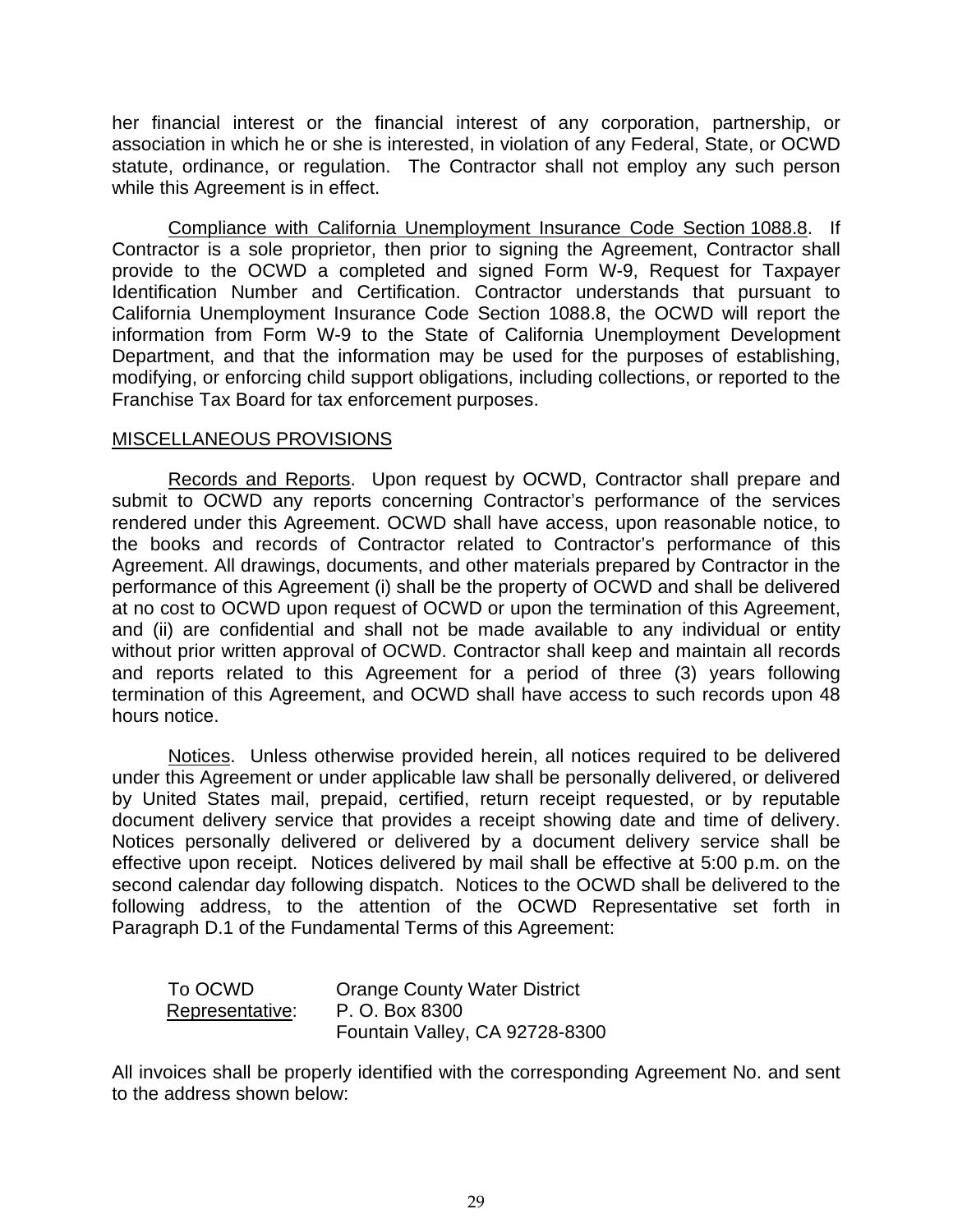#### Invoices **Only**: Orange County Water District Attention: Accounts Payable P. O. Box 20845 Fountain Valley, CA 92728-0845

Notices to Contractor shall be delivered to the address set forth below Contractor's signature on Part I of this Agreement to the attention of Contractor's Representative set forth in Paragraph D.2 of the Fundamental Terms of this Agreement. Changes in the address to be used for receipt of notices shall be effected in accordance with this Section 4.2.

Construction and Amendment. The terms of this Agreement shall be construed in accordance with the meaning of the language used and shall not be construed for or against either party by reason of the authorship of this Agreement or any other rule of construction which might otherwise apply. The headings of sections and paragraphs of this Agreement are for convenience or reference only, and shall not be construed to limit or extend the meaning of the terms, covenants and conditions of this Agreement. This Agreement may only be amended by the mutual consent of the parties by an instrument in writing.

Severability. Each provision of this Agreement shall be severable from the whole. If any provision of this Agreement shall be found contrary to law, the remainder of this Agreement shall continue in full force.

Authority. The person(s) executing this Agreement on behalf of the parties hereto warrant that (i) such party is duly organized and existing, (ii) they are duly authorized to execute and deliver this Agreement on behalf of said party, (iii) by so executing this Agreement, such party is formally bound to the provisions of this Agreement, and (iv) the entering into this Agreement does not violate any provision of any other Agreement to which said party is bound.

Special Provisions. Any additional or supplementary provisions or modifications or alterations of these General Provisions shall be set forth in Part III of this Agreement ("Special Provisions").

Precedence. In the event of any discrepancy between Part I ("Fundamental Terms"), Part II ("General Provisions"), Part III ("Special Provisions"), Part IV ("Scope of Services"), and/or Part V ("Budget"), Part III shall take precedence and prevail over Parts I, II, IV and V; Part II shall take precedence and prevail over Parts I, IV and V; Part IV shall take precedence and prevail over Parts I and V; and Part V shall take precedence over Part I.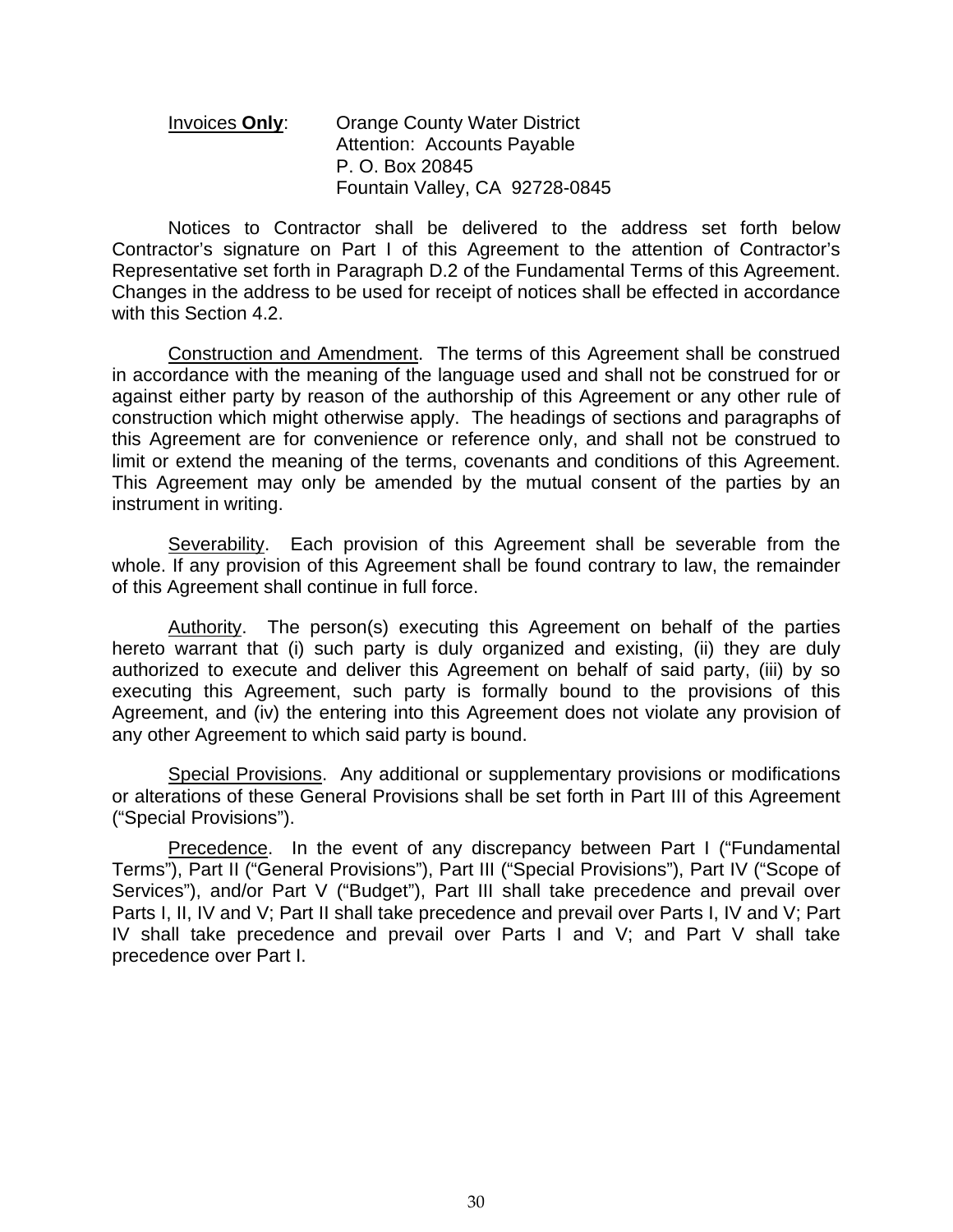#### PART III SPECIAL PROVISIONS

A. Section 2.1.1.d Professional Liability, from PART II, GENERAL PROVISIONS, is deleted in its entirety and replaced with the following:

 "d. Professional Liability - The Contractor shall provide coverage appropriate to the Contractor's profession covering Contractor's wrongful acts, negligent actions, errors or omissions. The retroactive date (if any) is to be no later than the effective date of this Agreement. The limits shall be no less than \$2,000,000 per claim and annual aggregate".

B. Section 2.1.1.e. Environmental Impairment Liability from PART II, GENERAL PROVISIONS, is replaced in its entirety with the following:

 "e. Environmental Impairment Liability – The Contractor shall provide and maintain coverage in a limit no less than \$1,000,000 per claim and \$2,000,000 annual aggregate for the hazardous material/waste activity contemplated in this Agreement. "

#### PART IV SCOPE OF SERVICES

A. Services shall be performed in accordance with Exhibit A, \*\*\* dated \*\*\*.

#### PART V BUDGET

A. OCWD shall compensate Contractor in accordance with \*\*\* dated \*\*\* for a not-toexceed fee of \$\*\*\*.